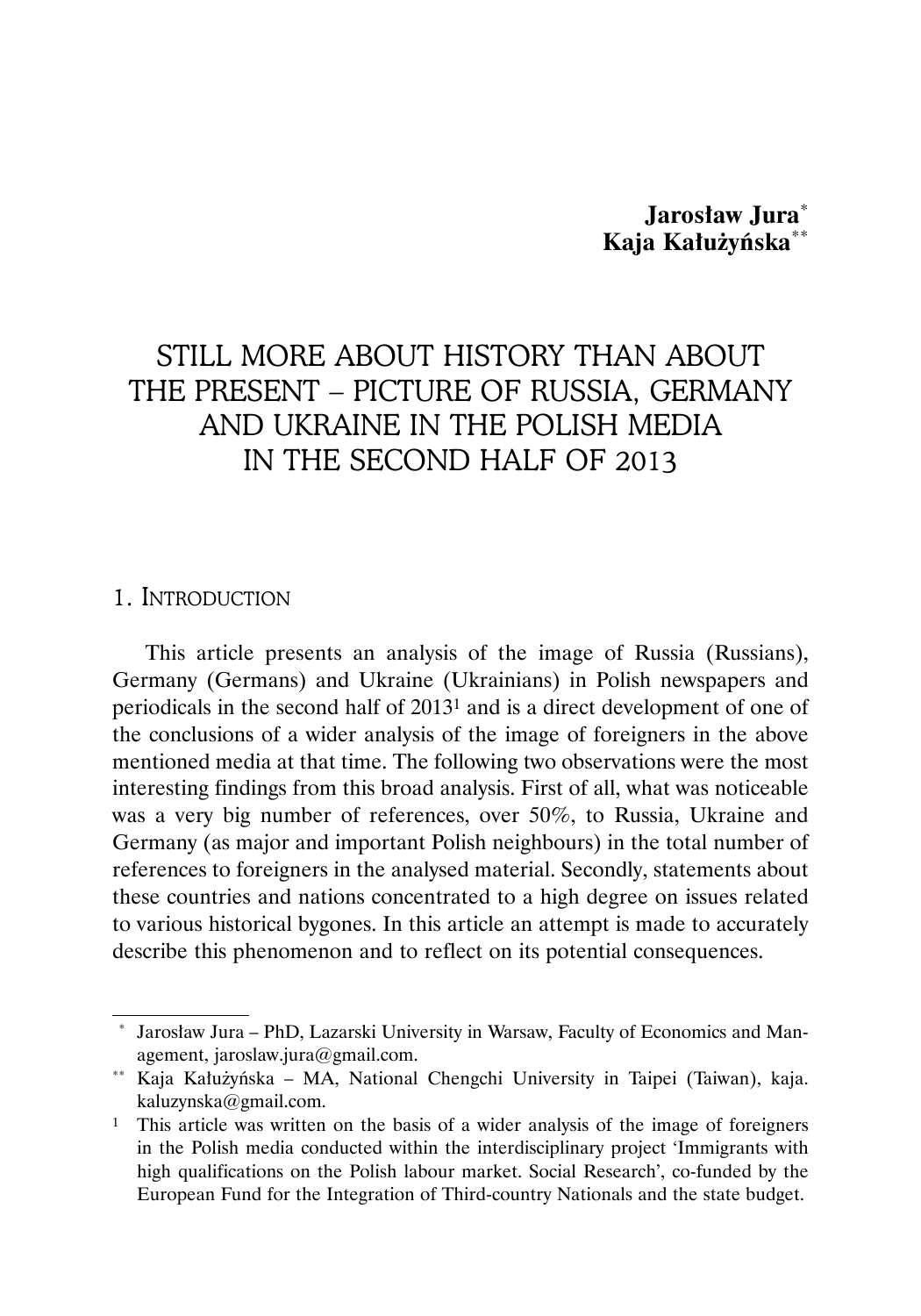Due to the general increase in the amount of information available to an individual recipient, linked to the popularisation of particular media – the press, radio, television and finally the Internet, institution of so-called 'gate-keeper' plays an increasingly important role in shaping the social image of the world. These are social, press, or government institutions that select individual pieces of information and decide which ones and in what form will be delivered to the final recipient. Such a selection of information is not tantamount to censorship, but it is obvious that the choice and proper presentation of particular 'news' and less 'hot' content, whether in writing or a graphic form, is a solution that allows for a specific control of the social reception of reality. It is true that generally in democratic countries such drastic message manipulation is rare, but the publisher must always take into account the tastes of consumers, and thus – advertisers, which affects the process of selection of specific contents, limiting their number, as well as manipulating the scope of presented information. The question of the effects of media coverage can be considered from many perspectives, but for the purposes of this work the political perspective, mentioned by Jensen2, next to the purely academic one, and the perspective of the general message recipient are the most important.

It can be assumed that the manner in which specific countries and nations are presented in the media may have a specific influence on their perception in the country such content comes from. Consequently, it can influence both the political situation and political decisions made in it (for instance through the institution of elections), and thus the shape of international policy. On the other hand, the appropriate strategy for presenting information on individual countries can also (by influencing the perception of citizens) sanction selected assumptions of already adopted foreign policy. Thus, the analysis of the media image of a given country and nation can provide insights into the present and to some extent future relations between specific countries, both at the level of interpersonal contacts and international relations, and, to a certain extent, influence their future shape.

Many research papers analysing different types of content intended for wider audiences (texts published in the media, television programmes or films) in order to obtain an image of a particular group or phenomenon do not give a specific definition of the term 'image'. Exceptions to this rule are, among others, the works of Polish scientists including Bogdan Zemanek

<sup>2</sup> Jensen, K. 2002. *Handbook of Media and Communication Research: Qualitative and Quantitative Methodologies*. London: Routledge.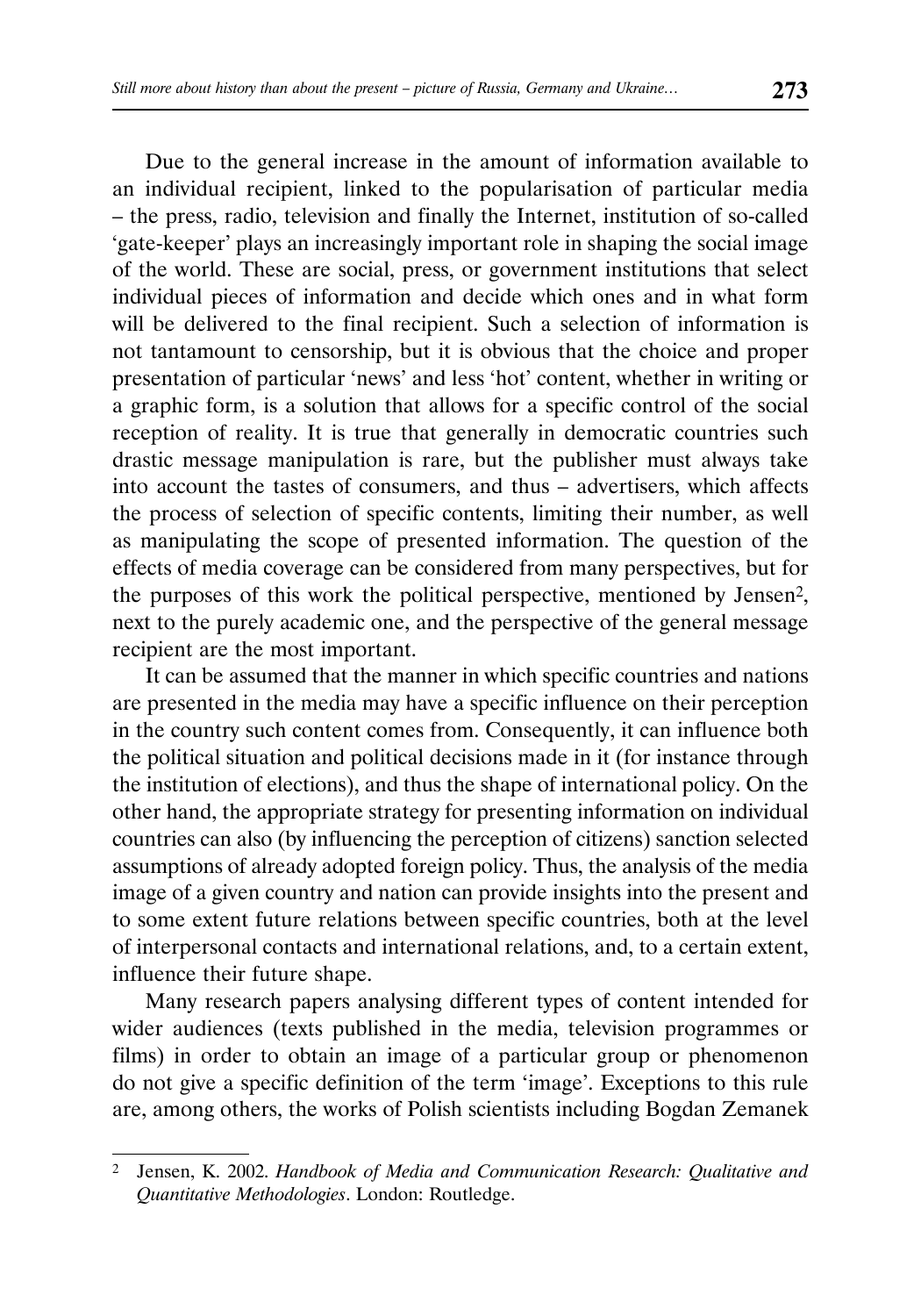and Andrzej Kapiszewski, quoted by him. Definitions developed by them derive from Lippmann's concept of stereotype, described in his book 'Public opinion', published in 1922, as 'pictures in our heads'3. Such pictures, in the form of a ready-made prescription for information overload, are necessary for living in a society based on information. Already in the 1920s, the creator of the concept of stereotype thought schematic images were an intrinsic part of functioning 'in one great, blooming, buzzing' world<sup>4</sup>; this assumption becomes even more true in the present times when the recipient is flooded with information from various sources. Information that both directly affects him/her or have no visible impact on his or her social, political or economic reality.

The first empirical studies on stereotypes concerned, among others, the perception of individual ethnic groups in the United States as homogeneous wholes and features that characterised these groups<sup>5</sup>. Due to the fact that stereotyping-related research is becoming increasingly popular both in academic and media discourse, the very concept of stereotype has begun to gain many new definitions, depending on the research perspective, the reference point, or the type of definition itself6. One of the definitions, or rather its part, defines a stereotype as a specific, due to the combination of the cognitive and emotional factor, cognitive structure which, because of this connection, becomes a 'pragmatic structure in which three aspects can be distinguished: cognitive, emotional and pragmatic. The latter includes four functions: integrating, defensive, ideological-creative and political'7. This definition, and in particular the perception of a stereotype from the point of view of its ideological and creative function, could serve as a starting point for research carried out in this work. The same authors, however, point earlier to one of the features of stereotyping that has determined the fact that the subject of analysis of this work is the image of foreigners present in the media rather than the stereotype. This is the definition of a stereotype as a mental

<sup>3</sup> Lippmann, W. 2012. *Public Opinion*. University of Virginia. Available at: http://xroads. virginia.edu/~Hyper/lippman/contents.html. [Accessed: 17 May 2012].

<sup>4</sup> *Ibid*.

<sup>5</sup> Lee, Y., Jussim, L.J., McCauley, C.R. 1995. *Stereotype Accuracy: Toward Appreciating Group Differences.* Washington DC: American Psychological Association.

<sup>6</sup> Zemanek, B., *op. cit*.

<sup>7</sup> Berting. J., Villain-Gandossi, C. 1995, Rola i znaczenie stereotypów narodowych w stosunkach międzynarodowych. Podejście interdyscyplinarne. [The role and significance of national stereotypes in international relations: An interdisciplinary approach.] In: Walas, T. ed. *Narody i stereotypy.* [*Nations and stereotypes*.] Kraków: Wyd. Międzynarodowe Centrum Kultury, pp. 13–27.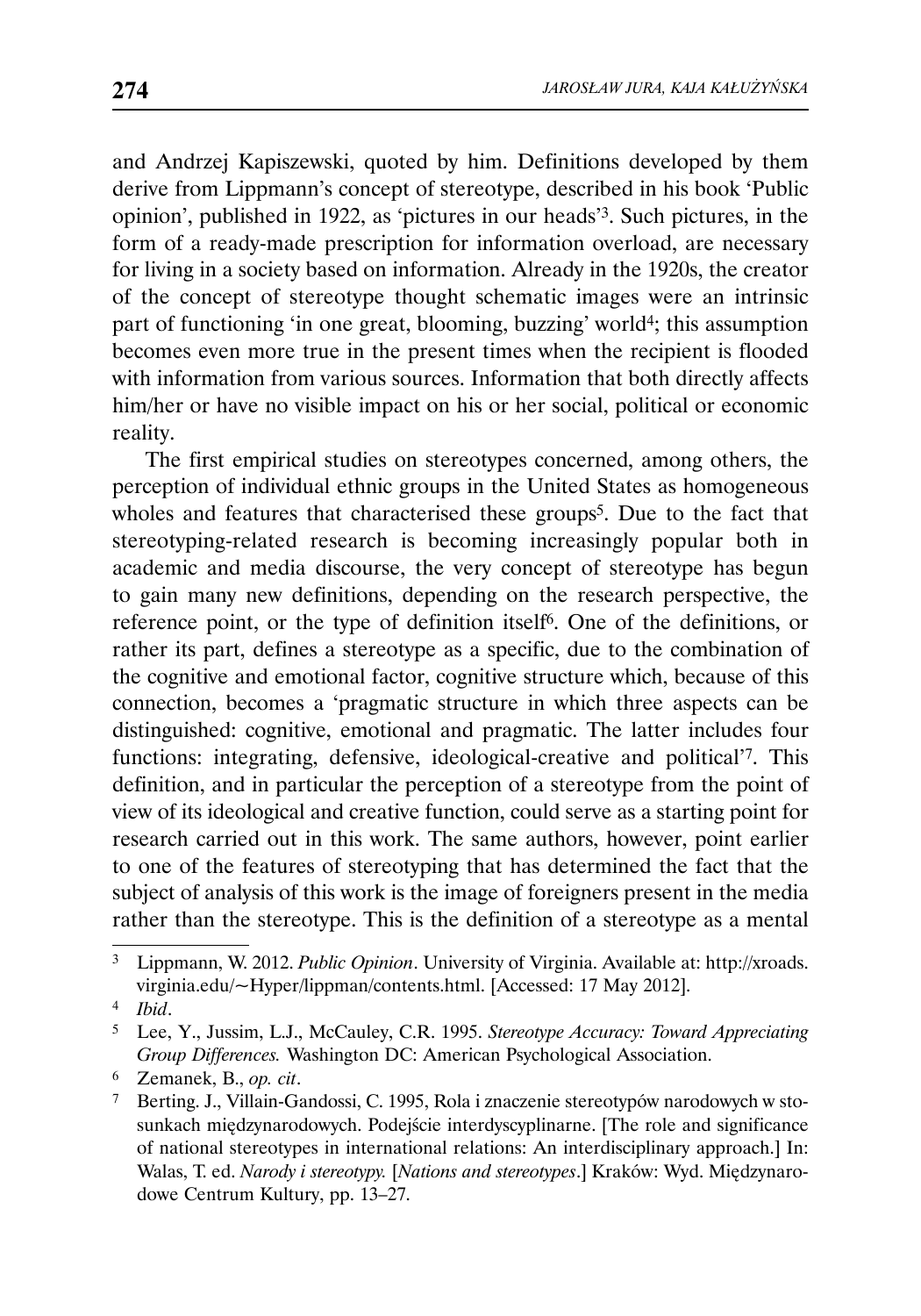construct 'remaining completely unchanged for a long period of time'8. Polish stereotypes about Germans, Ukrainians and Russians have been shaped to a large extent on the basis of historical experiences. However, they might have changed in the last two decades, thanks to increased access to information. Poles not only travel more often but, thanks to almost universal access to Internet resources, they can almost freely choose sources of information about different countries and their inhabitants. Therefore, it is possible to create new social constructs for a rapid classification of representatives of various nations. Not only those present in Poland (although this is important especially in the case of Ukrainians), but also groups 'known' only on the basis of information provided by the media or acquaintances. Hence the decision to focus on the 'image' rather than the stereotype of individual groups.

# STUDY OF THE IMAGE OF FOREIGNERS IN POLAND

The study of the image of 'alien' foreigners in the Polish media is not widespread in Poland. In the context of this analysis, several previously conducted analyses should be mentioned.

The first group of such studies is devoted to the image of foreigners in the media. Here Maciej Mrozowski's research from 1996 and 2003 and studies by Jóźwiak, Konieczna-Sałamatin and Tudorowski from 2010, which are a continuation of Mrozowski's research, deserve special attention.

In our opinion, Mrozowski's research of 1996 contains two interesting observations. First, he points to the fact that in the 1,007 analysed articles on foreigners the description of their personal situation is not a keynote of the article9, the figure of the foreigner usually appears in the context of the described events. Second, the image of a foreigner is generally a negative one; foreigners are the perpetrators of negative phenomena happening in Poland during the period covered by the analysis, such as smuggling, illegal work, unfair trade, etc.10. Guests from the widely understood West are an exception

<sup>8</sup> *Ibid*., p. 15.

 <sup>9</sup> Mrozowski, M. 2007. Media masowe w społeczeństwie demokratycznym – stosunek do obcych a wolności słowa. [Mass media in democratic society – attitude towards strangers and freedom of speech.] In: Zgliczyński, S. ed. *Media lokalne w przeciwdziałaniu dyskryminacji rasowej i etnicznej.* [*Local media in the fight against racial and ethnic discrimination*.] Warszawa: Instytut Wydawniczy Książka i Prasa, p. 36.

<sup>10</sup> *Ibid*.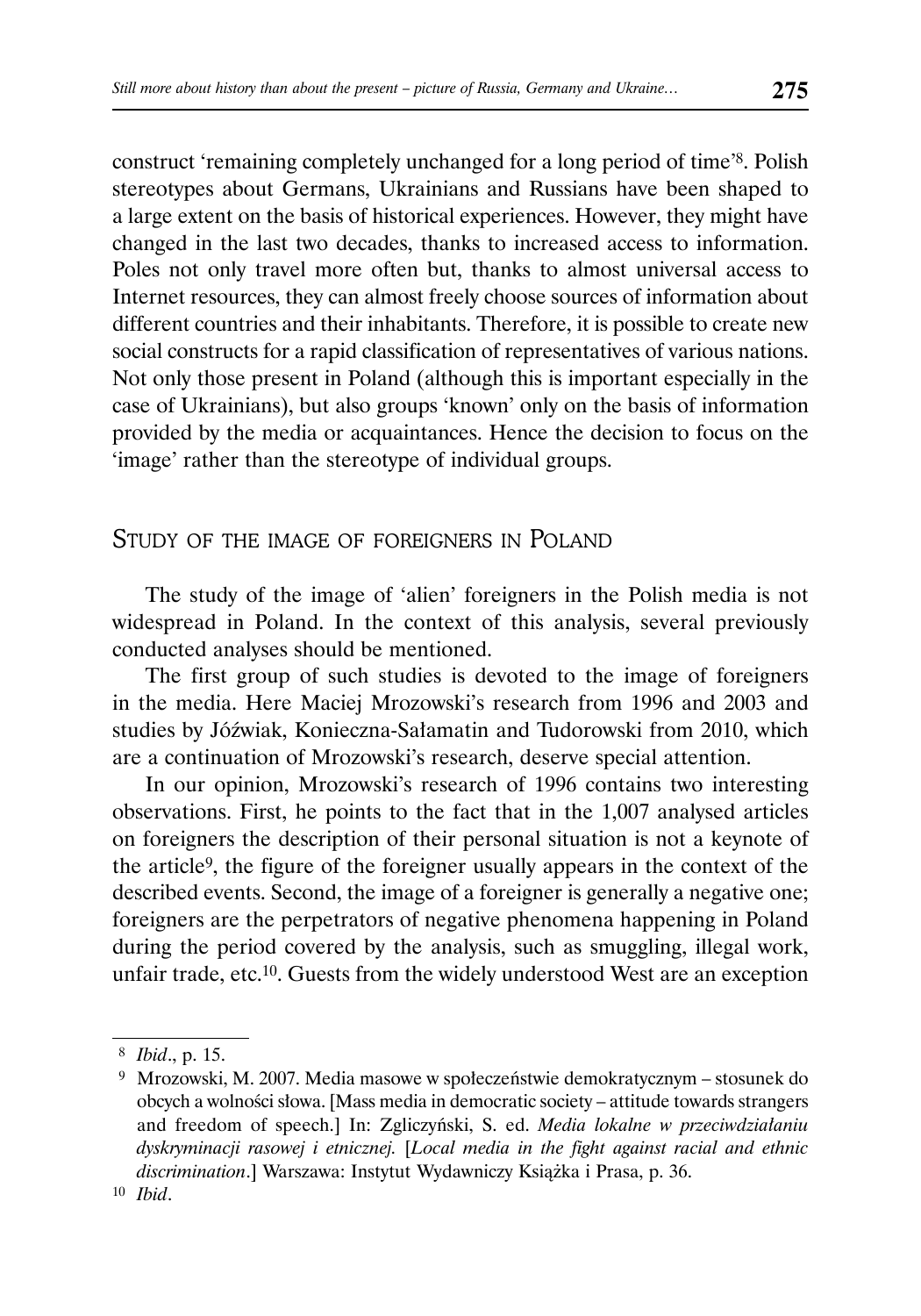as they are presented in a much more positive way. The author also mentions a relatively positive image of the Vietnamese.

In the next research, conducted in 2002, the same author notices a significant decrease in journalists' interest of in the topic of foreigners, while the number of positive references to them has increased<sup>11</sup>. Jóźwik, Konieczna-Sałamatin and Tudorowski also notice a similar process. According to the authors of the study, foreigners are seen much more positively than in 1996 – although this general assessment may be affected by the fact that about 40% of the analysed articles refer to sport. At the same time, in contrast to this generally positive image, there are examples of negative behaviour of foreigners in Poland – often presented in the context of the offenses they  $commit<sup>12</sup>$ .

Apart from the aforementioned publications, several articles have appeared in Poland related to the topic of the image of foreigners in the Polish media. Some of them, for example by Jedlicki<sup>13</sup>, Nijakowski<sup>14</sup>, Mrozowski<sup>15</sup>, Dyczewski16 are theoretical and are not based on own research and that is why we are not going to discuss them here.

<sup>11</sup> Mrozowski, M. 2003. Obrazy cudzoziemców i imigrantów w Polsce. [Images of foreigners and immigrants in Poland.] In: Iglicka, K. ed. *Integracja czy dyskryminacja? Polskie wyzwania i dylematy u progu wielokulturowości.* [*Integration or discrimination? Polish challenges and dilemmas on the threshold of multiculturalism*.] Warszawa: Instytut Spraw Publicznych.

<sup>12</sup> Jóźwiak, I., Konieczna-Sałamatin, J., Tudorowski, M., 2010. *Bez cudzoziemców bylibyśmy ubożsi. Wizerunek obcokrajowców na łamach polskiej prasy.* [*Without foreigners we would be poorer. Image of foreigners in the Polish press*.] Warszawa: Instytut Spraw Publicznych, p. 36.

<sup>13</sup> Jedlicki, J. 2007. Mowa nienawiści w mediach. [Hate speech in the media.] In: Zgliczyński, S. ed. *Media lokalne w przeciwdziałaniu dyskryminacji rasowej i etnicznej.* [*Local media in the fight against racial and ethnic discrimination*.] Warszawa: Instytut Wydawniczy Książka i Prasa.

<sup>14</sup> Nijakowski, L.M. 2007. Analiza dyskursu na temat mniejszości narodowych i etnicznych w polskich mediach. [Analysis of discourse on national and ethnic minorities in Polish media.] In: Zgliczyński, S. ed. *Media lokalne w przeciwdziałaniu dyskryminacji rasowej i etnicznej.* [*Local media in the fight against racial and ethnic discrimination*.] Warszawa: Instytut Wydawniczy Książka i Prasa.

<sup>15</sup> Mrozowski, M. 2007, *op. cit*.

<sup>16</sup> Dyczewski, L. 2013. Obcy w przestrzeni prywatnej i publicznej. [Foreigners in private and public space.] In: Wciseł, W., Wyrostkiewicz, M. eds. *Integracja w globalnej wiosce. Media o cudzoziemcach w Polsce i Unii Europejskiej*. [*Integration in a global village. Media about foreigners in Poland and the European Union*.] Lublin: Stowarzyszenie Solidarności Globalnej.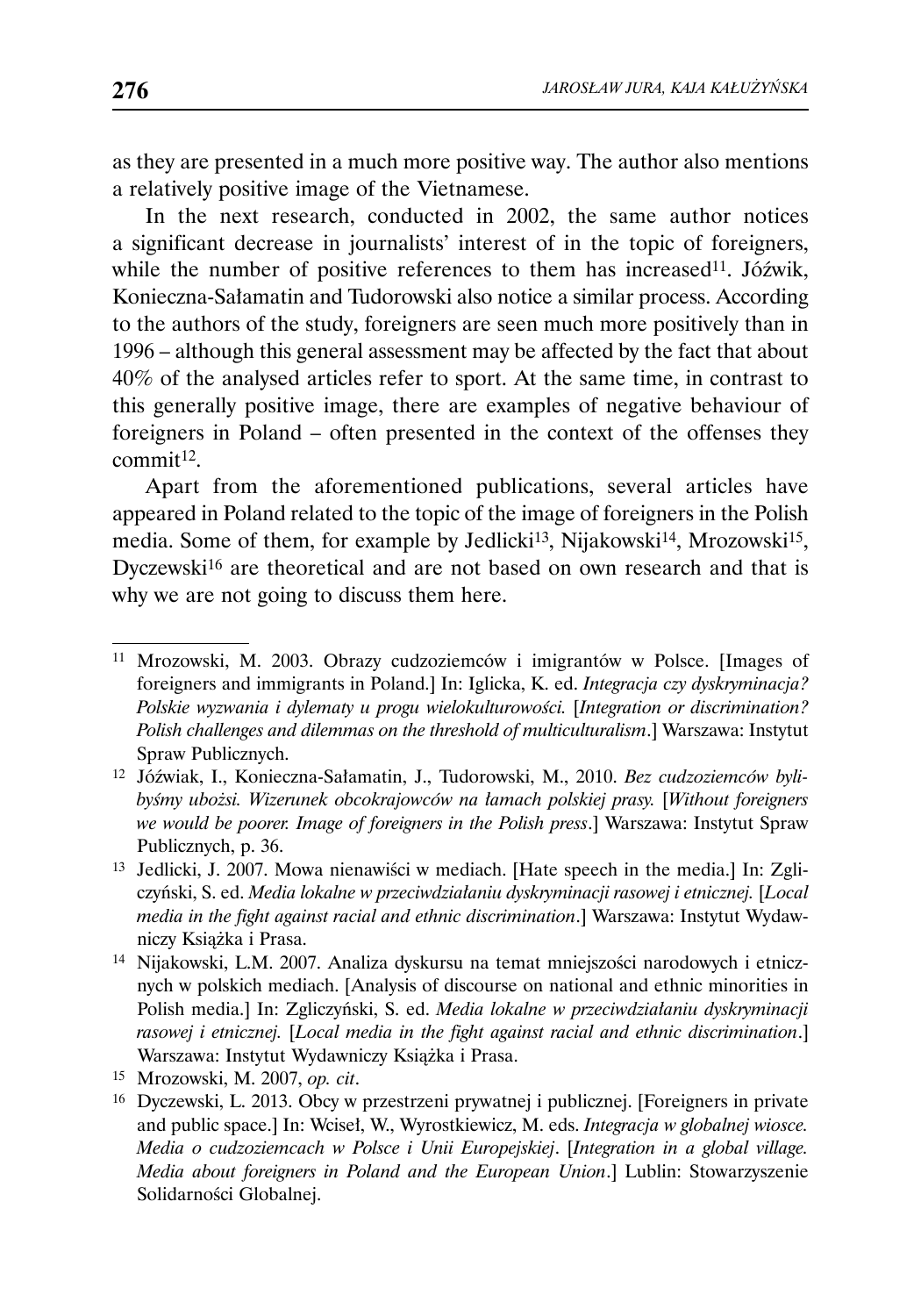It is also worth mentioning works that do not directly pertain to the image of foreigners in the media, but they depict their image in some way. A good example may be texts about the phenomenon of so-called 'hate speech', or in other words the appearance of racist, xenophobic and anti-Semitic content in the Polish media. A leading example of such an item can be the book by Sergiusz Kowalski and Magdalena Tulli<sup>17</sup>. It is worth mentioning here, however, that the above publication was focused only on tracking of discriminatory content in a particular group of periodicals, which makes the presented picture of the situation in Poland incomplete and one-sided. Several recent articles attempt to make a slightly more systematic analysis of the image of foreigners in the Polish media. Szegda18 analyses texts related to foreign cultures published in the civic information portal *Wiadomości24.pl*. The author encodes texts in terms of several criteria, such as country, values, cultural products, holidays and religious rituals, etc., to which they relate. Unfortunately, she differentiated too many codes associated with particular analytical categories. In addition, she had a small database, consisting of only 50 texts, at her disposal.

A text which is a report from monitoring the Polish media as far as their references to Africa and its residents are concerned is of a different nature. The monitoring itself was methodically planed and organised as well as modern from the academic point of view. Unfortunately, the way in which the results are presented is more popular than analytical, perhaps due to such a function of the published text<sup>19</sup>.

Another (small) group of research, that should be mentioned, includes analyses directly concerning the image of Russia, Ukraine and Germany in the Polish media. The study of Ukraine's image in the Polish media is mainly contained in the publication "Obraz współczesnej Ukrainy w mediach w Polsce" ['The image of contemporary Ukraine in the media in Poland'], edited by Iwona Hofman and Justyna Maguś, published in 2014 by Maria

<sup>17</sup> Kowalski, S., Tulli, M. 2013. *Zamiast procesu. Raport o mowie nienawiści*. [*Instead of a trial. Report on hate speech.*] Warszawa: WAB.

<sup>&</sup>lt;sup>18</sup> Szegda, J. 2013. Obraz kultury "innych" w publikacjach dziennikarzy obywatelskich. Raport z badań. [Image of culture of 'strangers' in citizen journalists' publications. Research report.] In: Wciseł, W., Wyrostkiewicz, M. eds. *Integracja w globalnej wiosce. Media o cudzoziemcach w Polsce i Unii Europejskiej*. [*Integration in a global village. Media about foreigners in Poland and the European Union*.] Lublin: Stowarzyszenie Solidarności Globalnej.

<sup>19</sup> Średziński, P. 2011. *Afryka i jej mieszkańcy w polskich mediach. Raport z monitoringu polskich mediów*. [*Africa and its inhabitants in the Polish media. Report on monitoring of Polish media*.] Warszawa: Fundacja Afryka Inaczej.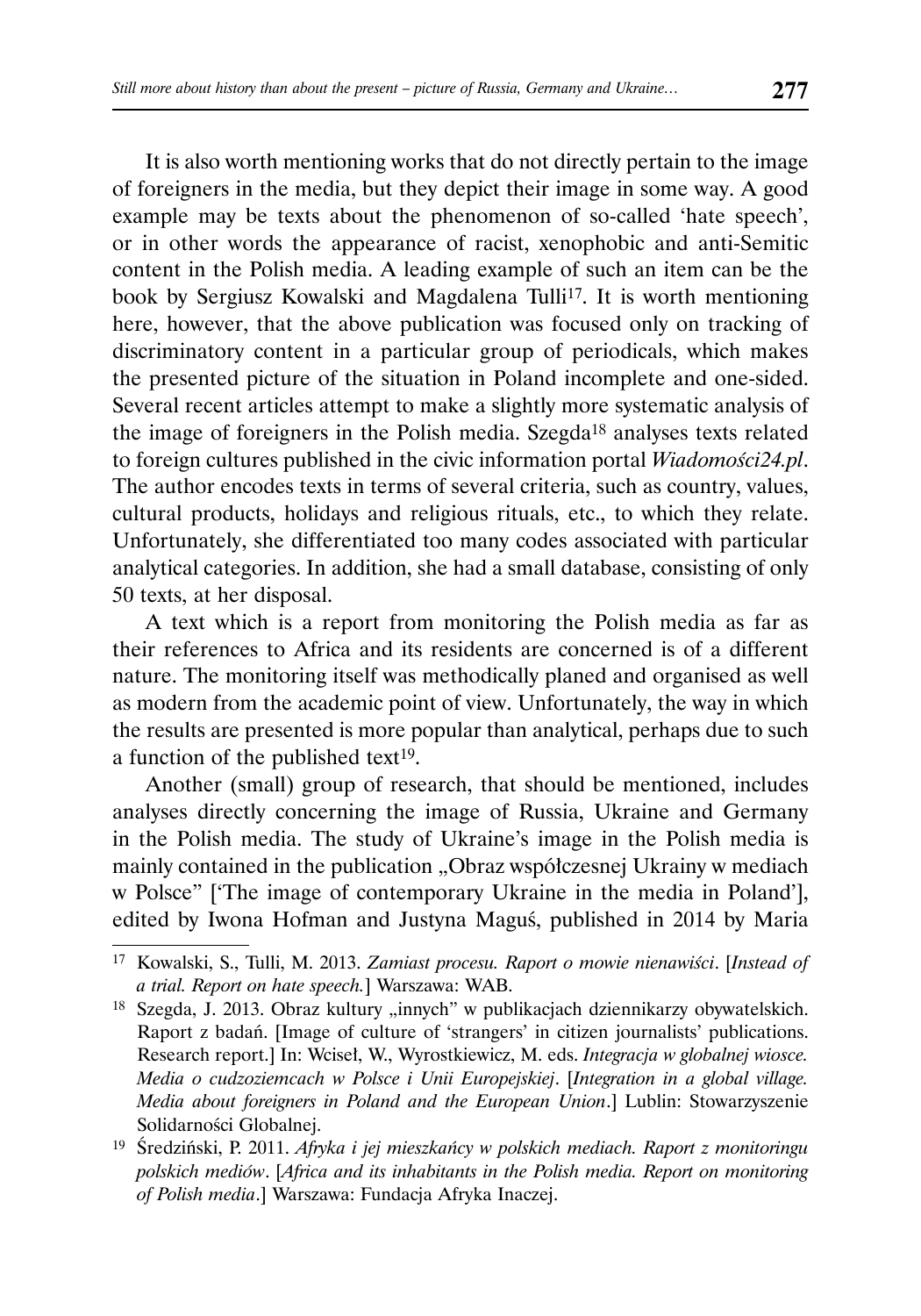Curie Skłodowska University. Unfortunately, the research results published in this book cannot be directly applied to this analysis for the following reasons.

Some articles cover very specific media, for instance the analysis of the image of Ukraine in very niche right-wing periodicals such as *Myśl Polska*, *Nowa Myśl Polska* or *Opoka w Kraju*20. Although the conclusions of that analysis correspond to the thesis presented in this article about a large role of the historical context in the image of Ukraine and Ukrainians in Poland, these results cannot be compared directly due to methodological reasons.

Other texts<sup>21</sup> cover a very narrow thematic scope, e.g. the image of Vladimir Klitschko or Femen band. Another group covers the nineties and is focused on analysing specific, mostly niche titles<sup>22</sup>. Moreover, many of the analysed texts adopt a completely different methodological perspective based largely on the reconstruction of the content of the articles. Only two articles have a comparative value for the purposes of this analysis.

The first is the text by Janina Fras and Olga Bierut entitled "Ukraina na tle innych państw ościennych w najpopularniejszych polskich telewizyjnych serwisach informacyjnych" ['Ukraine against the background of other neighbouring countries in the most popular Polish television news services'].

<sup>&</sup>lt;sup>20</sup> Maj, E. 2014. Publicystyka polityczna tygodnika "Myśl Polska" i "Nowa Myśl Polska"" wobec Ukrainy i Ukraińców. [Political commentary of the weeklies 'Myśl Polska' and 'Nowa Myśl Polska' on Ukraine and Ukrainians.] In: Hofman, I., Maguś, J. eds. *Obraz współczesnej Ukrainy w mediach w Polsce.* [*Image of contemporary Ukraine in the media in Poland*.] Wydawnictwo Uniwersytetu Marii Curie Skłodowskiej, and Szwed, A. 2014. Obraz Ukrainy i Ukraińców w periodyku "Opoka w Kraju". [Image of Ukraine and Ukrainians in the magazine 'Opoka w Kraju'.] In: Hofman, I., Maguś, J. eds. *Obraz współczesnej Ukrainy w mediach w Polsce.* [*Image of contemporary Ukraine in the media in Poland*.] Wydawnictwo Uniwersytetu Marii Curie Skłodowskiej.

<sup>21</sup> Posyłek, M. 2014. Od boksera do lidera, czyli medialny wizerunek Witalija Kliczki. [From a boxer to a leader, the media image of Vitaly Klitschko.] In: Hofman, I., Maguś, J. eds. *Obraz współczesnej Ukrainy w mediach w Polsce.* [*Image of contemporary Ukraine in the media in Poland*.] Wydawnictwo Uniwersytetu Marii Curie Skłodowskiej, and Pataj, M. 2014. Medialny obraz grupy Femen. Analiza tekstów z portalu TVN.24. [Media image of Femen band. Analysis of texts from TVN.24 portal.] In: Hofman, I., Maguś, J. eds. *Obraz współczesnej Ukrainy w mediach w Polsce.* [*Image of contemporary Ukraine in the media in Poland*.] Wydawnictwo Uniwersytetu Marii Curie Skłodowskiej.

<sup>&</sup>lt;sup>22</sup> Borowik, B. 2014. Ukraina w publicystyce krakowskiego dwumiesięcznika "Arka" w latach 1991–1995 – konteksty rosyjskie i polskie. [Ukraine in journalism of Krakow's bimonthly 'Arka' in the years 1991–1995 – Polish and Russian contexts.] In: Hofman, I., Maguś, J. eds. *Obraz współczesnej Ukrainy w mediach w Polsce.* [*Image of contemporary Ukraine in the media in Poland*.] Wydawnictwo Uniwersytetu Marii Curie Skłodowskiej.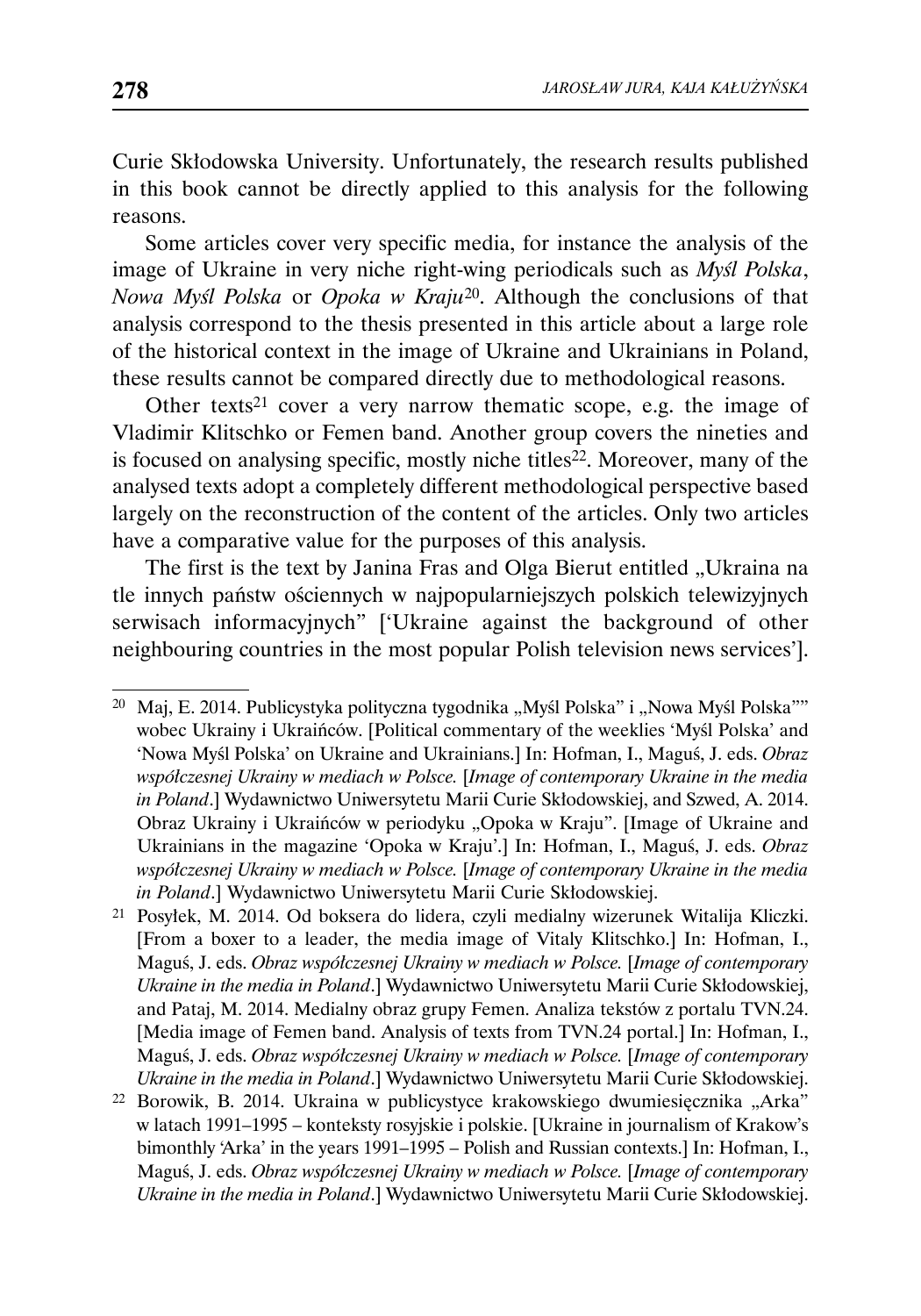The authors analyse the content of *Wiadomości TVP* and *Fakty TVN* in the period from 10 April to 10 May 2013 from the perspective of the image of Ukraine. The authors notice that news is strongly focused on domestic issues. It is interesting that news about the USA predominates as far as information about other countries is concerned. Russia and Germany are the countries which are relatively often spoken about, while content pertaining to Ukraine appeared only marginally (in the reporting period, only 6 messages related to Ukraine, which totally took 4 minutes and 46 seconds of air time). We notice here huge discrepancy between those and our study results and unfortunately it is difficult to find a reason for this state of affairs (this may be caused by the analysis of different types of the media or the fact that Ukraine has become a subject of greater interest only since the second half of 2013 – that is since the anniversary of the events in Volhynia and shortly after that – the protests in Maidan in Kiev.

Unlike the conclusions of this analysis, the image of Germany was positively reflected in the television news, and Robert Lewandowski, a soccer player, had a big impact on this (sports events were excluded from our database). The image of Russia was more neutral than positive, though references to the past appeared, that is to the Smolensk disaster.

In contrast, the article by Ewa Jurga-Wosik<sup>23</sup> presents an interesting context of the analysis of the image of Ukraine in the regional and local press. The author concludes that unlike in the national press, political and historical issues are not significant here, and most of the news is focused on sports and regional cooperation, for example in the context of partner cities.

Systematic, up-to-date research on the image of Germany in the Polish media is limited to a few items.

The first of them is a book by Marcin Miodek<sup>24</sup>, discussing the image of Germany in the Lower Silesian daily *Pionier* and its immediate successor *Słowo Polskie* in 1945–89. This work is a very broad, competent qualitative analysis of a philological nature, but with interesting references placing it close to publications in the field of public discourse analysis. Although

<sup>23</sup> Jurga-Wosik, E. 2014. Relacje polsko-ukraińskie na łamach regionalnej i lokalnej prasy Wielkopolski. [Polish-Ukrainian relations in the regional and local press of Wielkopolska.] In: Hofman, I., Maguś, J. eds. *Obraz współczesnej Ukrainy w mediach w Polsce.*  [*Image of contemporary Ukraine in the media in Poland*.] Wydawnictwo Uniwersytetu Marii Curie Skłodowskiej.

<sup>&</sup>lt;sup>24</sup> Miodek, M. 2008. *Niemcy: publicystyczny obraz w "Pionierze"/"Słowie Polskim" 1945 – 1989*. [*Germany: publicist images in 'Pionier'/'Słowo Polskie' 1945–1989*.] Wrocław: ATUT Oficyna Wydawnicza – Wrocławskie Wydawnictwo Oświatowe.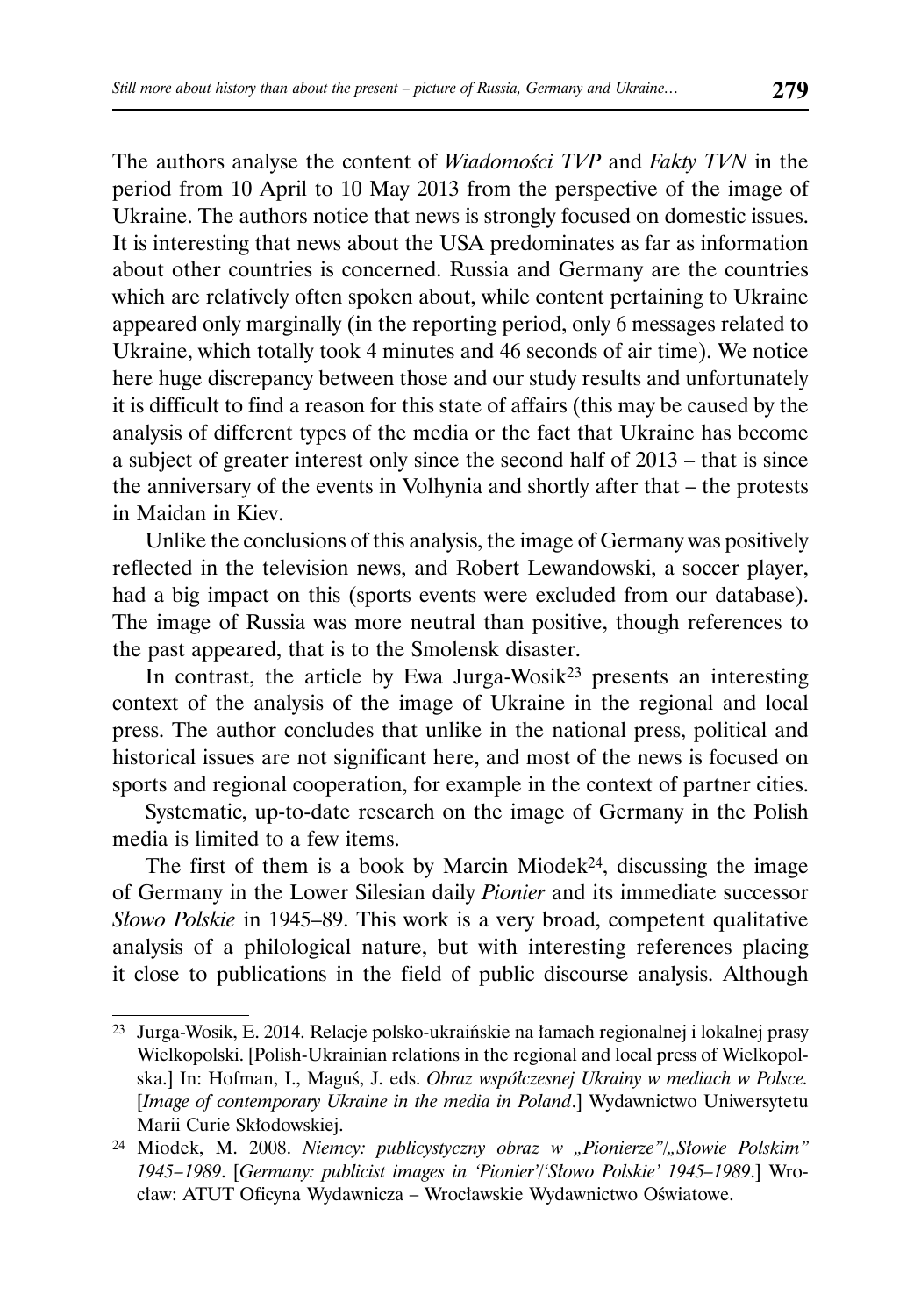the work is of a historic nature it is worthwhile to refer to several of its conclusions. In general, the image of Germans in the analysed dailies was negative. A particularly negative image, evidently referring to the Second World War (including direct invectives), was presented in 1945–55. Such a way of presenting Germans predominated till the 1970s (with the exception of positive references to German communists and the GDR). In the next decade the image of Germany, so far clearly negative, improved somewhat due to the Polish-German reconciliation and the seizure of power in this country by leftliberal parties. In the 1980s the image of our western neighbour deteriorated again when power in the RFG was taken by the Christian Democrats and due to the internal conflicts in the eastern camp.

The second volume is a post-conference publication entitled 'Cross-border interactions: Polish-German stereotype: media image and change', edited by Anna Rzym i Joanna Lutostańska25. Unfortunately, most of the articles present conclusions from the analysis conducted on a very limited data base, or the results of studies with an extremely narrow scope of interest, which makes them useless for this analysis. Some attention should be devoted to the article (although the study also concerns a very narrow subject matter) by Julia Preidel26 referring to the reception in the Polish press of the article 'Der Dunkle Kontinent', which appeared in 2009 in the newspaper *Der Spiegel*. This article was widely commented on in the Polish press, and in most of the analysed newspapers it was received in a negative way, as an attempt to relativize history and to whitewash German Nazi faults (one exception was *Gazeta Wyborcza* which presented a slightly softer position). The conclusions of this study may therefore indicate that historical events still play a very important role in the Polish-German discourse.

The last volume is "Pomost medialny. Rola mediów w międzynarodowej komunikacji politycznej na przykładzie relacji polsko niemieckich"27 ['Media

<sup>25</sup> Rzym, A., Lutostańska, J. 2010. *Cross-border interactions Polish-German stereotype: media image and change*. Wrocław: ATUT Oficyna Wydawnicza – Wrocławskie Wydawnictwo Oświatowe.

<sup>26</sup> Preidel, J. 2010. Images of Commemoration: The Discussion on the Article 'The Dark Continent' in Polish and German Print Media. In: Rzym, A., Lutostańska, J. eds. *Cross-border interactions: Polish-German stereotype: media image and change*. Wrocław: ATUT Oficyna Wydawnicza – Wrocławskie Wydawnictwo Oświatowe.

<sup>27</sup> Hess, A., Szymańska, A. 2009. *Pomost medialny. Rola mediów w międzynarodowej komunikacji politycznej na przykładzie relacji polsko-niemieckich*. ['Media bridge. The role of the media in international political communication on the example of Polish-German relations'.] Kraków: WUJ.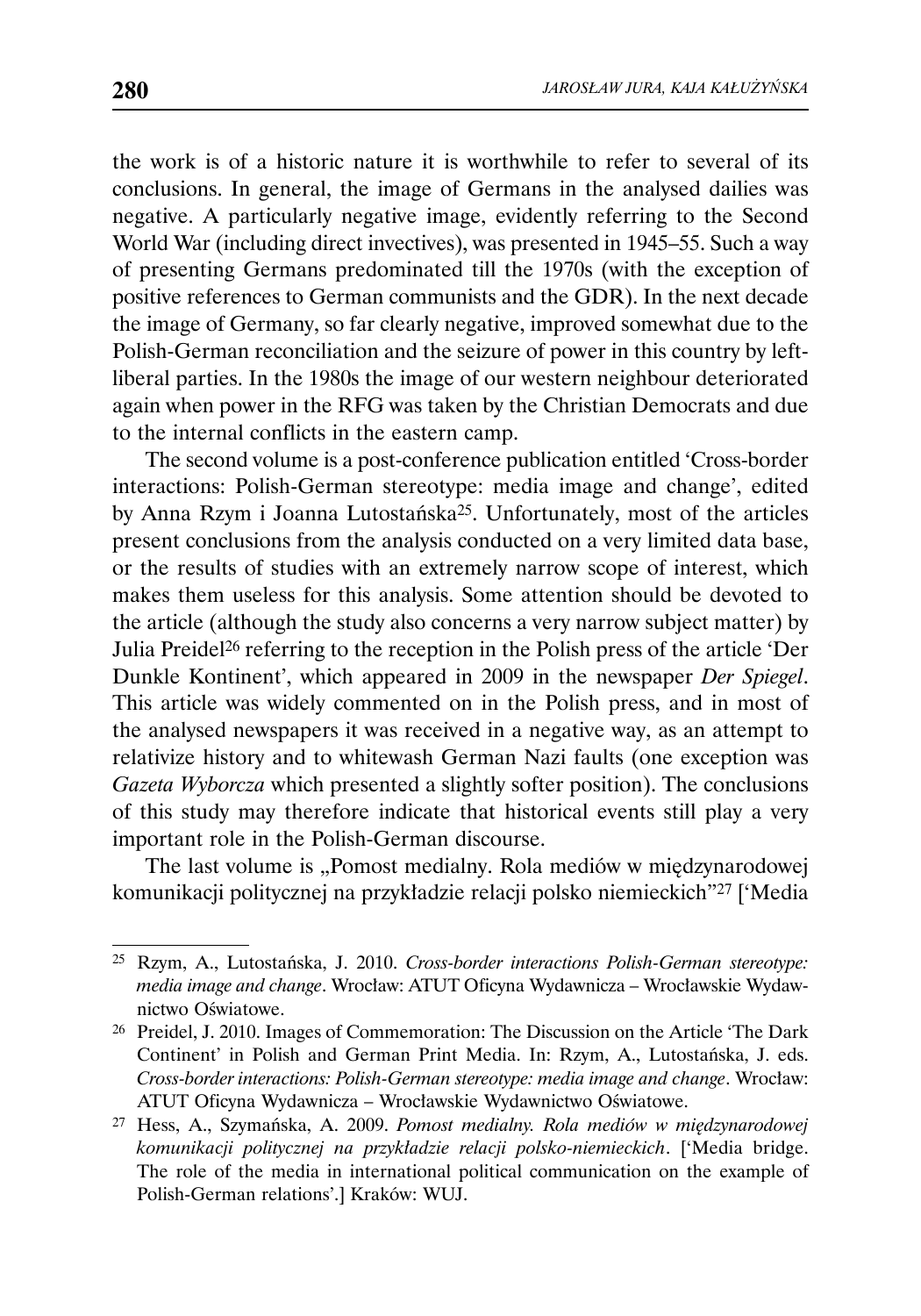bridge. The role of the media in international political communication on the example of Polish-German relations'] by Agnieszka Hess and Agnieszka Szymańska. The conclusions of the authors' empirical research on the image of Germany in four Polish newspapers (*Nasz Dziennik*, *Gazeta Wyborcza*, *Fakt* and *Dziennik. Polska-Europa-Świat*) are noteworthy here. The study covers three one-week periods, from March to May 2008. In their analysis, the authors point to the relatively significant role of historical references, mainly to the Second World War (especially in the case of *Nasz Dziennik*) and to a very negative perception of Germany in the same daily28. Unfortunately, due to the short studied period, relatively small amount of the analysed material and a questionable methodology (especially in the context of data categorisation), it is difficult to regard the results of this study as reliable.

Even a smaller number of works refer to the image of Russia in the media. Although two books devoted to this topic have been published in recent years (one of them in the form of a monograph), the method of the data description applied in them is a review and not an analysis, so it is difficult to relate to them to a greater extent. It is sufficient to conclude that according to Agata Krzywdzińska<sup>29</sup> the image of Russia is definitely more negative than that of the US in Polish opinion weeklies. Marcin Bugajski also highlights the negative image of Russia, focused on history, communism, the authoritarianism of Russian rule and imperialist aggressiveness<sup>30</sup>.

# **METHODOLOGY**

For the purposes of the research, we selected the content of articles collected from the internet archives of the following newspapers, periodicals and information portals: *Fakt*, *Super Ekspres*, *Gazeta Wyborcza*, *Gazeta Polska Codziennie*, *Rzeczpospolita*, *Nasz Dziennik*, *Dziennik Gazeta Prawna*, *Gość Niedzielny*, *Newsweek Polska*, *Polityka*, *Tygodnik Do Rzeczy*, *Wprost*, *Gazeta* 

<sup>28</sup> *Ibid*., pp. 143–149.

<sup>29</sup> Krzywdzińska, A. 2012. *Wizerunek Rosji i Stanów Zjednoczonych w polskich tygodnikach opinii po 1991 roku*. [*The image of Russia and the United States in Polish opinion weeklies after 1991*.] Kraków: WUJ.

<sup>30</sup> Bugajski, M. *Rosja i Rosjanie w polskiej prasie*. [*Russia and the Russians in the Polish press*.] (Full text of the paper delivered in Łódz at the conference 'Get to know. Create. Communicate'), p. 10. Available at: http://www.uz.zgora.pl/~mbugajsk/wp-content/ plugins/downloads-manager/upload/Rosja%20i%20Rosjanie%20w%20polskiej%20 prasie.pdf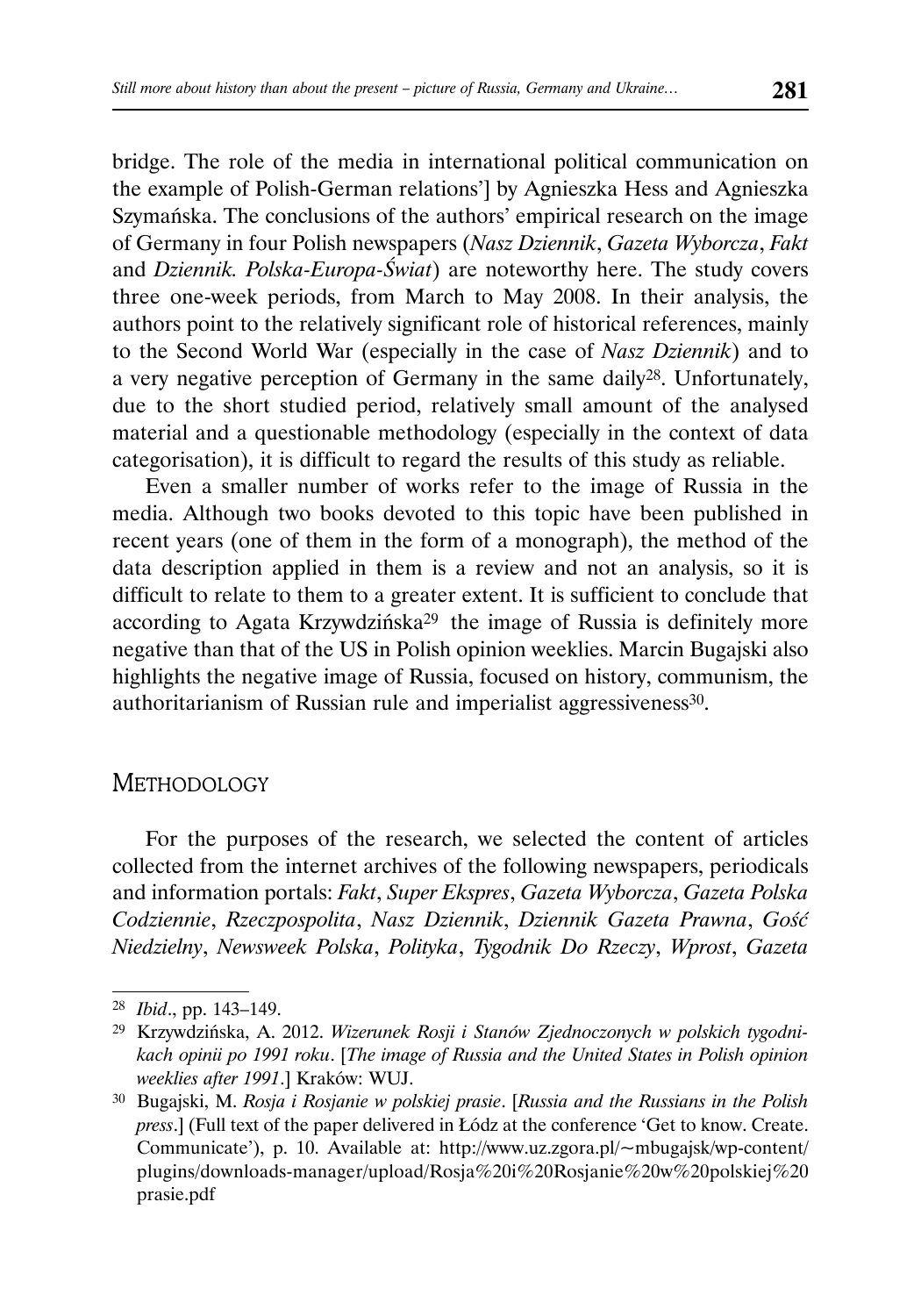*Polska*, *Onet.pl*, *Interia.pl*, *Gazeta.pl*, *Wirtualna Polska*. This selection was made on the basis of two criteria: the popularity of these newspapers, periodicals and portals, as well as the broadness of the political spectrum of the analysed sources.

The data base is composed of articles published on the Internet in the second half of 2013, containing references to predetermined keywords<sup>31</sup>. The original database, intended for import into CAQDA software, consisted of 8096 articles; however, during the initial analysis for the occurrence of keywords and phrases, the number of the analysed texts and cases was limited; sports articles are not included in the article, as well as those in which keywords appear only in links to other articles, etc.

The text database was loaded into Provalis QDA Miner v. 3.2.6 (hereinafter QDA), which, together with QDA Wordstat v. 6.1.1 (hereinafter referred to as Wordstat), were used for a qualitative and quantitative analysis. Thanks to the automated data analysis, there was no need to reduce the size of the database at the quantitative analysis stage, which allowed us to analyse the entire population of articles related to the selected keywords chosen from the selected sources.

The use of the text analysis software enabled the creation of an extensive dictionary, which in turn was used as a codesbook ascribed to individual sentences of the analysed texts. This dictionary has a structure of a tree of main categories and subcategories to which phrases and words related to the topic being analysed are assigned. In the further part of the work, both the phrases and the words will be collectively referred to as 'keywords'. The dictionary used in this study was created from scratch, but was inspired by a dictionary created by authors for English, Portuguese, and Spanish, used in other studies based on a similar methodology.

The dictionary was constructed in several stages. The first was to predefine basic categories, particularly interesting from the point of view of the study. In the case of this study, the main focus was placed on analysing the way in which ethnic groups are presented, using the basic division into positive and negative categories. In addition, for the needs of the analysis, the main

<sup>31</sup> The following groups of key words were taken into account: general terms such as foreigner, stranger, immigrant, etc.; neutral terms concerning particular nationalities, and pejorative/slang terms.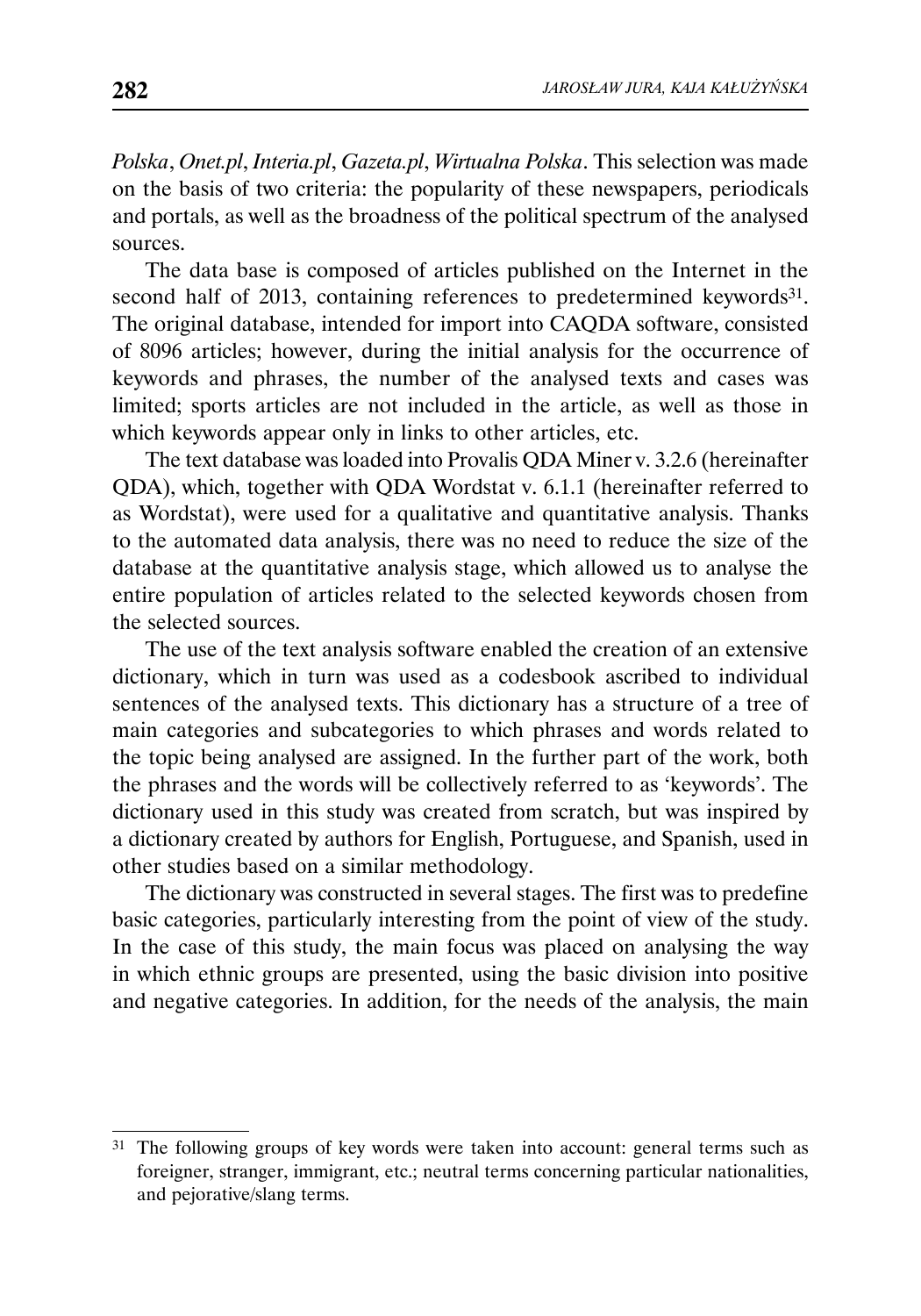categories of keywords were identified, to which specific positive or negative keywords referred, that is in this case different ethnic groups and nations32.

The articles database was then analysed in terms of the frequency of occurrence of all words (excluding Polish conjunctions, etc. predefined in the programme) and phrases appearing there. In the process of categorisation of the most frequently occurring words (with a frequency higher than 50), the predefined main categories were expanded and developed into a multi-level category tree. In the same way, the most common phrases were categorised (assuming 10 occurrences of a given phrase as the minimum number to be considered). The next step was the intersubjective verification of the original version of the dictionary. All categories, subcategories and keywords appearing in them were analysed and verified for their logical and semantic coherence. In the case of words that could have many meanings it was checked in what context they occurred in the data base. If there was no clear (above 80%) advantage of a given context, such words were eliminated from the dictionary.

The last stage of the creation of the dictionary was its final verification – all categories and keywords were analysed once again and in case of doubts the categories and keywords assigned to them were verified once more, assigned to a different category or changed.

# IMAGE OF GERMANY, RUSSIA, UKRAINE AND INHABITANTS OF THESE COUNTRIES IN THE POLISH MEDIA

The choice of these three countries (nations) as a subject of analysis was dictated by two factors. Firstly, all these countries are direct neighbours of Poland, hence their role in the international relations of our country is important, not only at the political level, somewhat abstract for the average Pole, but also in the sphere of direct interests of 'ordinary people'. Secondly, the greatest interest of the Polish media in the period under consideration was focused on these countries. This is perfectly illustrated in the table below:

<sup>&</sup>lt;sup>32</sup> It is worth mentioning that the whole research, apart from specifying general research problems, is essentially based on assumptions of the grounded theory. This concerns the issue of not departing from predefined assumptions and hypotheses, a specific procedure of categorisation and data verifiability, etc.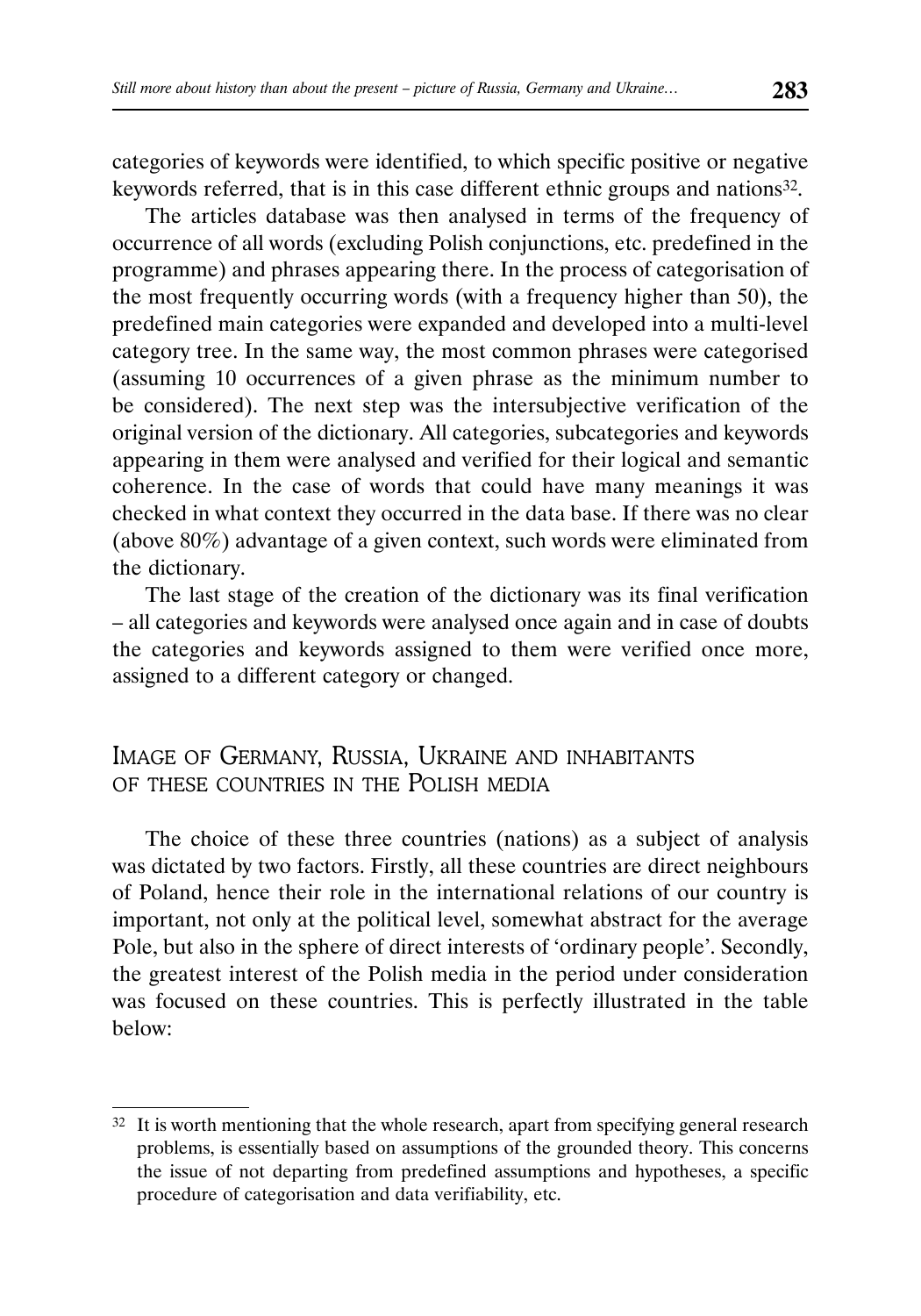| anıe |  |
|------|--|
|------|--|

|                      | <b>Frequency</b><br>of occurrence | <b>Number</b><br>of cases | $\mathcal{G}_0$<br>of cases |
|----------------------|-----------------------------------|---------------------------|-----------------------------|
| Russia               | 8755                              | 1608                      | 21,70                       |
| Germany              | 6677                              | 1716                      | 23,20                       |
| Ukraine              | 5067                              | 775                       | 10,50                       |
| <b>USA</b>           | 3367                              | 1104                      | 14,90                       |
| France               | 1806                              | 708                       | 9,60                        |
| Hungary              | 1389                              | 412                       | 5,60                        |
| Czech Republic       | 1114                              | 439                       | 5,90                        |
| <b>Great Britain</b> | 1058                              | 503                       | 6,80                        |
| Spain                | 972                               | 412                       | 5,60                        |
| Egypt                | 860                               | 200                       | 2,70                        |
| Syria                | 637                               | 181                       | 2,40                        |
| Italy                | 518                               | 346                       | 4,70                        |
| China                | 500                               | 220                       | 3,00                        |
| Bulgaria             | 494                               | 233                       | 3,10                        |
| Norway               | 486                               | 234                       | 3,20                        |

#### Frequency of references to selected ethnic groups and countries (15 most common references)

In the above table we can see a clear dominance of references to Poland's neighbours, namely Russia, Ukraine and Germany. There are relatively many references to the United States which is followed by France and Great Britain and two other countries geographically close to us, i.e. Hungary and the Czech Republic. As it is easy to see, the presence of neighbouring countries is the strongest in the Polish media; in addition to them, international powers – the United States and China, as well as Syria and Egypt are often mentioned (due to ongoing fighting there). In the whole surveyed population references to Russia, Germany and Ukraine appeared most often; articles on this topic accounted for more than 50% of the analysed base.

The predominance of this particular content is even more evident in the case of conservative and Catholic periodicals such as *Gość Niedzielny* and *Nasz Dziennik*. They are characterised by a very high degree of concentration on the context of the immediate surroundings – Russia, Germany and Ukraine,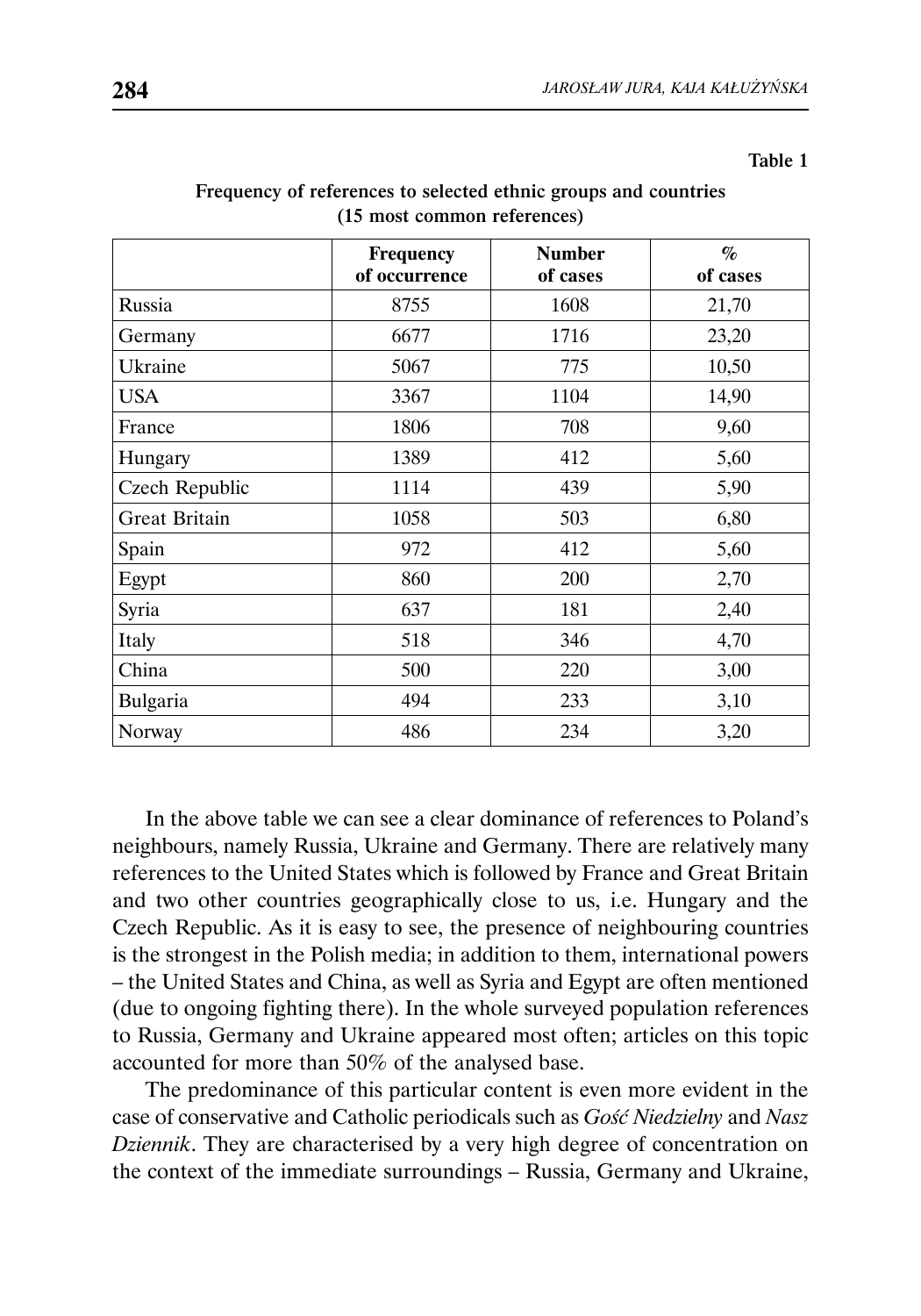while at the same time reduced interest in more remote geographical areas and their inhabitants (including the USA).

# RUSSIA (RUSSIANS), UKRAINE (UKRAINIANS) AND GERMANY AND CATEGORIES WITH POSITIVE AND NEGATIVE EMOTIONAL CONNOTATIONS – CO-OCCURRENCE

As mentioned in the methodological section, the main purpose of the analysis is to try to show the image of the countries we are interested in in the context of its positive or negative emotional tinge. For this purpose, the co-occurrence (within the same sentence) of the selected categories was assessed, on the basis of the value of the Jaccard's similarity coefficient<sup>33</sup>. The results of this analysis are presented in the form of proximity plot diagrams, showing the degree of proximity of selected national categories to categories of positive or negative emotional connotations (based on the above-mentioned Jaccard's index – values on the x axis). We assume here that the co-occurrence of the category referring to the category of a given country and its inhabitants with the category triggering positive or negative associations will in most cases build up a positive or a negative image of a particular category.

Of course, this assumption is not and cannot be regarded as a determinant of perfect accuracy; for example, frequent co-occurrence of *China's* category with the *corruption* category does not necessarily mean that the Chinese are corrupt or that their presence leads to such a phenomenon; it may also mean that the Chinese are implementing anti-corruption programmes.

The basic disadvantage of the meters we use is the fact that they are deprived of their context. *De facto*, to be sure, whether a piece of the text (sentence, paragraph, etc.), or the entire article presents a positive or negative image of a given category, it would be necessary to encode individually each fragment (article) in which reference is made to this category. It is, however, an extremely time consuming method and, when working on large data sets, impossible to do (due to the amount of data and analytical categories).

<sup>33</sup> Jaccard's similarity coefficient measures the similarity between sets and is defined as the quotient between the intersection and the union of the pairwise compared variables among two sets. It takes values from 0 to 1. If the values is 0, these sets are disjoint, and in the value is 1 they are contained in each other. The greater the value of the index, the greater the degree of similarity between the examined sets (categories).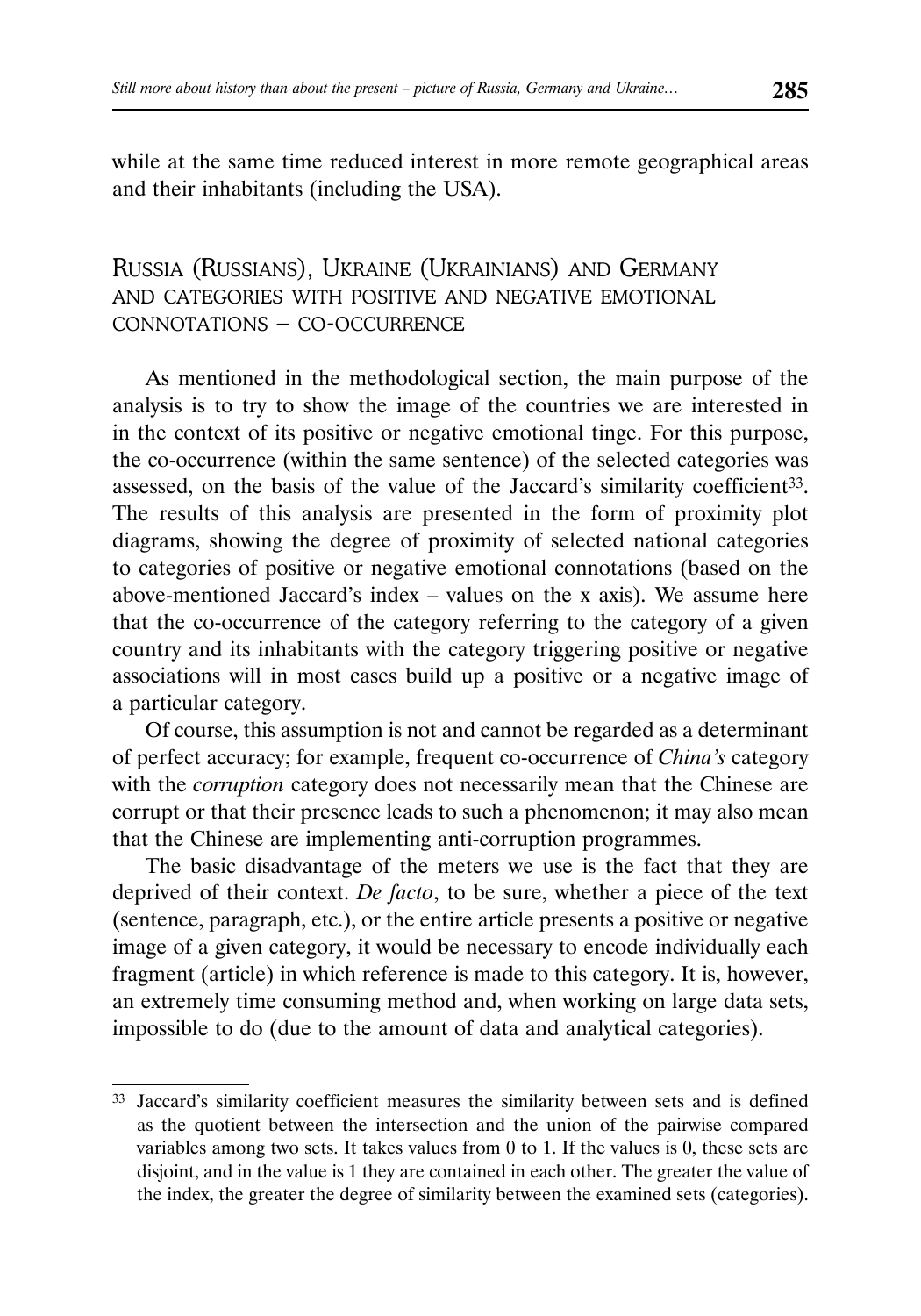Chart 1

It seems, however, that in the case of the analysis of large amounts of data the foregoing drawbacks of the measures applied in this way will not have a significant impact on the study results. Firstly, referring to the above example, even if China occurs mainly in the role of an opponent of corruption, the very fact that there is a large number of references to corruption in many articles, passages, sentences, etc. will probably create a vision of a tension, anxiety and China's association with corruption. Furthermore, due to the above reservations, the quantitative analysis of co-occurrence coefficients was supplemented with a qualitative analysis of six categories with the highest co-occurrence coefficients for each of the analysed countries.

## RUSSIA



Russia – diagram of co-occurrence (proximity plot)

The above graph clearly shows that keywords referring to the category of Russia most frequently co-occur within a single sentence with categories that are unequivocally negative, associated with war, violence, combat and deprivation.

In the case of the category of *war*, it is quite evident that reference is made to historical situations (with the exception of reference to the commercial war, the Syrian conflict or the Russian-Ukrainian conflict), and they belong to different contexts. Most often the Second World War, the war in Afghanistan,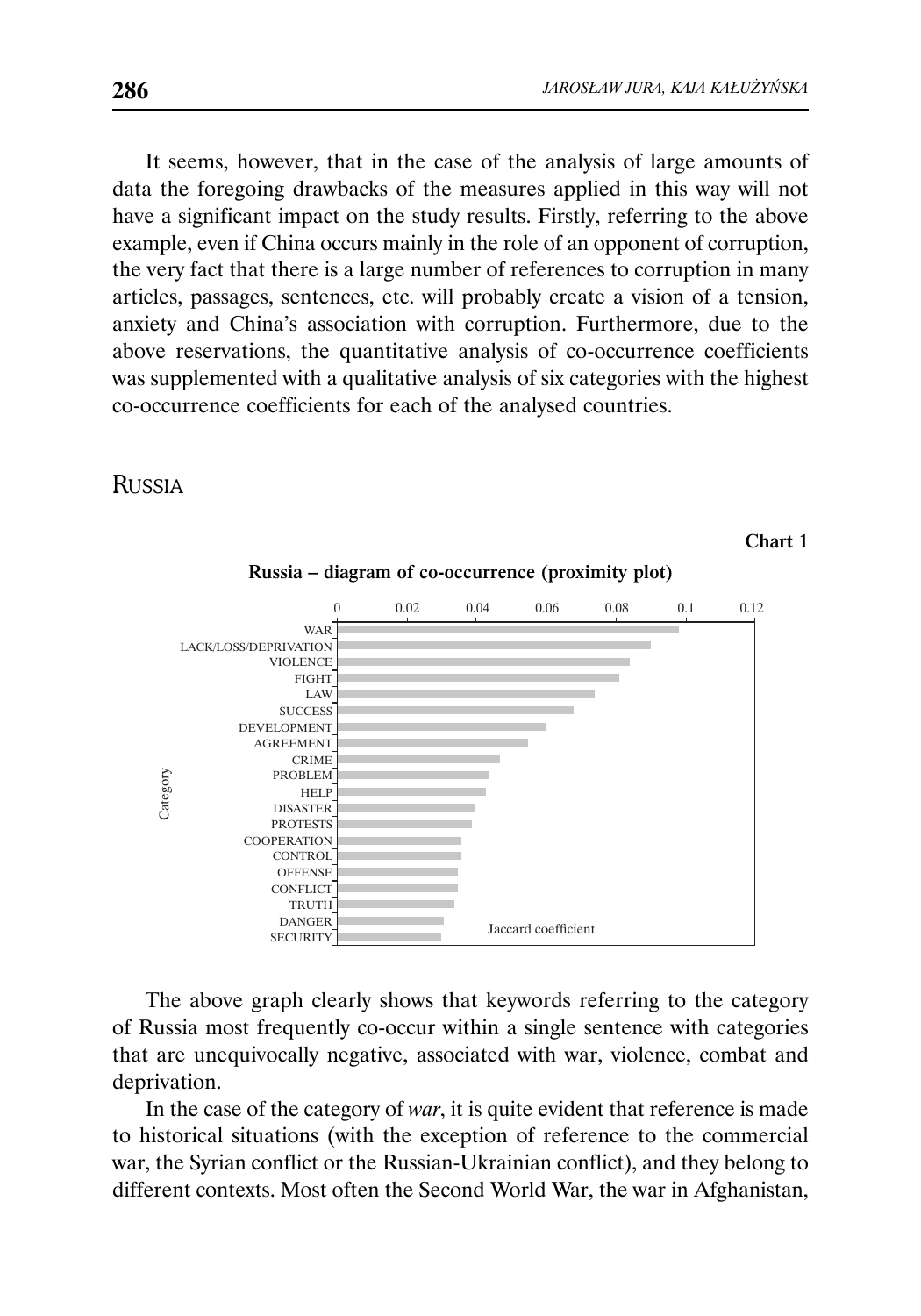the war in Georgia and Chechnya are referred to. It should be added that in most of these references Russia is presented negatively, e.g.:

'After the WAR this place was treacherously used for the falsification of history, putting the monument of Brotherhood in Arms of THE RED ARMY and THE POLISH PEOPLE'S ARMY on the pre-war pedestal. Due to the construction of the underground the monument has disappeared from the landscape of Warsaw, but it seems that not for long'. (*Gazeta Polska Codziennie*, 05.10.2013).

'This battle was the victory of Poles, who just after regaining their independence, and, in fact, the Polish state after 123 years of partition, faced and stopped the overwhelming forces of the onslaught of barbarism of communist savages from RUSSIA. If not the victory of Poles in the decisive battle of the Polish-Bolshevik WAR near Ossowo and Radzymin, we would be another Soviet republic today, with Poles displaced to the depths of Russia, hunger and extreme civilizational misery'. (*Nasz Dziennik*, 26.08.2013)

Of course, not all references to Russia in the context of the category of *war* were so unequivocally negative, but what is worth emphasising is the fact that in the analysed material (271 sentences) there was not even one in which Russia would be positively referred to.

Similarly, the negative image of Russia is built by texts in which the category of *Russia* co-occurred with the categories of keywords related to *fighting* and *violence*. It is interesting that relatively frequently, especially in the conservative and Catholic press, there appeared statements related to Russian aggression on Poland and its inhabitants:

'ARMY RED soldiers sexually ABUSED not only German women but also tens of thousands of women in Poland'. (*Do Rzeczy*, 3.11.2013)

'It was at the behest of Stalin, among other things, that the Katyn massacre was committed – the NKVD murdered Polish prisoners taken captive after the USSR INVADED Poland in September 1939'. (3.05.2013)

Aggressive actions of Russia and Russians appeared, of course, not only in the context of relations with our country:

'Of course, they are young. The Moscow Shield, founded by Chudiakov – for six years a member of the Prokremlin youth organisation Young Russia – has carried out over 50 "RAIDS", that is unexpected inspections of basements and ground floor lodgings. Some of them are occupied by illegal immigrants, about 2 million of them in live MOSCOW. "They think we are Nazis", Anton Zarkov says, a butch-cut, blue-eyed 20 year old student who takes part in the RAIDS with his girlfriend'. (*Onet*, 13.09.2013)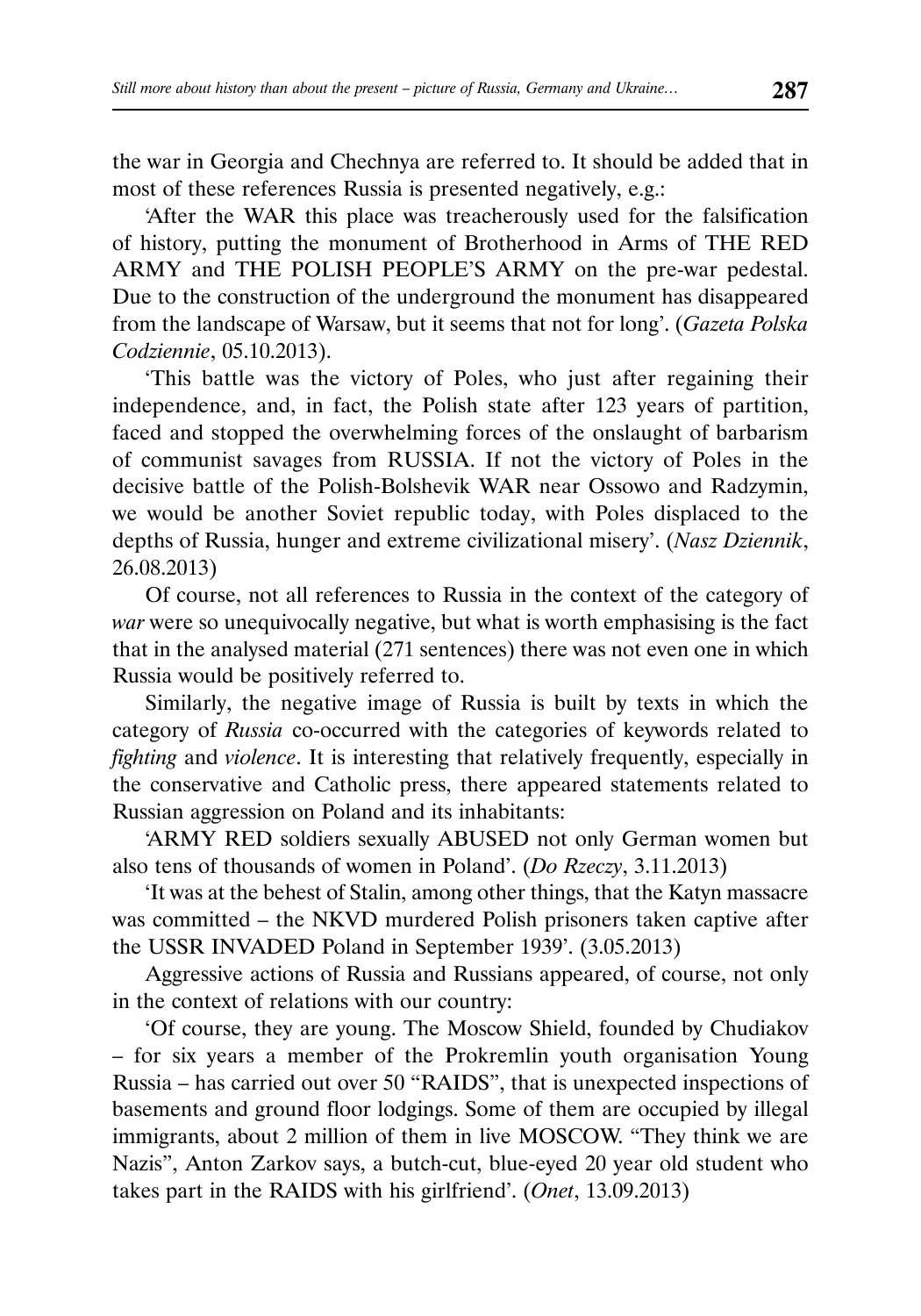It is worth pointing out, however, that, despite the clear majority of comments negatively presenting Russia and/or Russians, in the analysed material there were also statements in which Russia was presented as an object of attacks, in particular of a terrorist nature (yet still affecting the negative image of Russia as a country which cannot be described as safe or stable):

'810 people were injured. Shamil Basayev, a radical Chechen field commander, who is considered the most wanted terrorist in RUSSIA, confessed to organising the ATTACK'. (*Nasz Dziennik*, 31.08.2013)

In addition, in connection with the celebrations of the Independence Day in Warsaw, a group of statements related to the attack on the Russian embassy in Warsaw appeared:

'The city has estimated the losses caused by the riots at 120,000 PLN. Due to the ATTACK on the embassy, the RUSSIAN FEDERATION demands official apologies from the Polish authorities, as well as ensuring that the perpetrators will be punished and that in the future security will be ensured to diplomatic missions of the RUSSIAN Federation'. (*Wprost*, 13.11.2013)

Nevertheless, once again, references building the negative image of Russia predominate, often with reference to events from more or less recent history such as the Polish-Bolshevik war, the Second World War or the Smolensk disaster.

Interestingly, even in the case of Russia's co-occurrence with positive categories such as *law*, *success* or *development*, the meaning of these statements (when analysed in the context and interpreted) was not always positive.

For example, in the case of the category of *law* the statements often did not refer to the fact that Russia was a law-abiding country, but rather to the fact that human rights were not respected, law was violated, etc.

'Moscow and European civilisation, even sick and in crisis, but after all having the huge potential of freedom, tradition of respecting law and civic subjectivity, which under the Kremlin rule can be searched for in vain'. (*Gazeta Polska Codziennie*, 26.11.2013)

The situation was similar in the case of statements referring to Russia and the category of *success*; in most cases they could not be interpreted as a compliment on Russian achievements:

'In April he already commanded 500 insurgents who were part of a 2,000 insurgent group and EFFECTIVELY beat the Russians and slipped out of the round-ups organised to catch him'. (*Polityka*, 06.11.2013)

'In a mature democracy there should be no place for it but when we look at other countries, it turns out that not only in the former USSR, oligarchs can EFFECTIVELY create similar organizations'. (*Wprost*, 14.11.2013)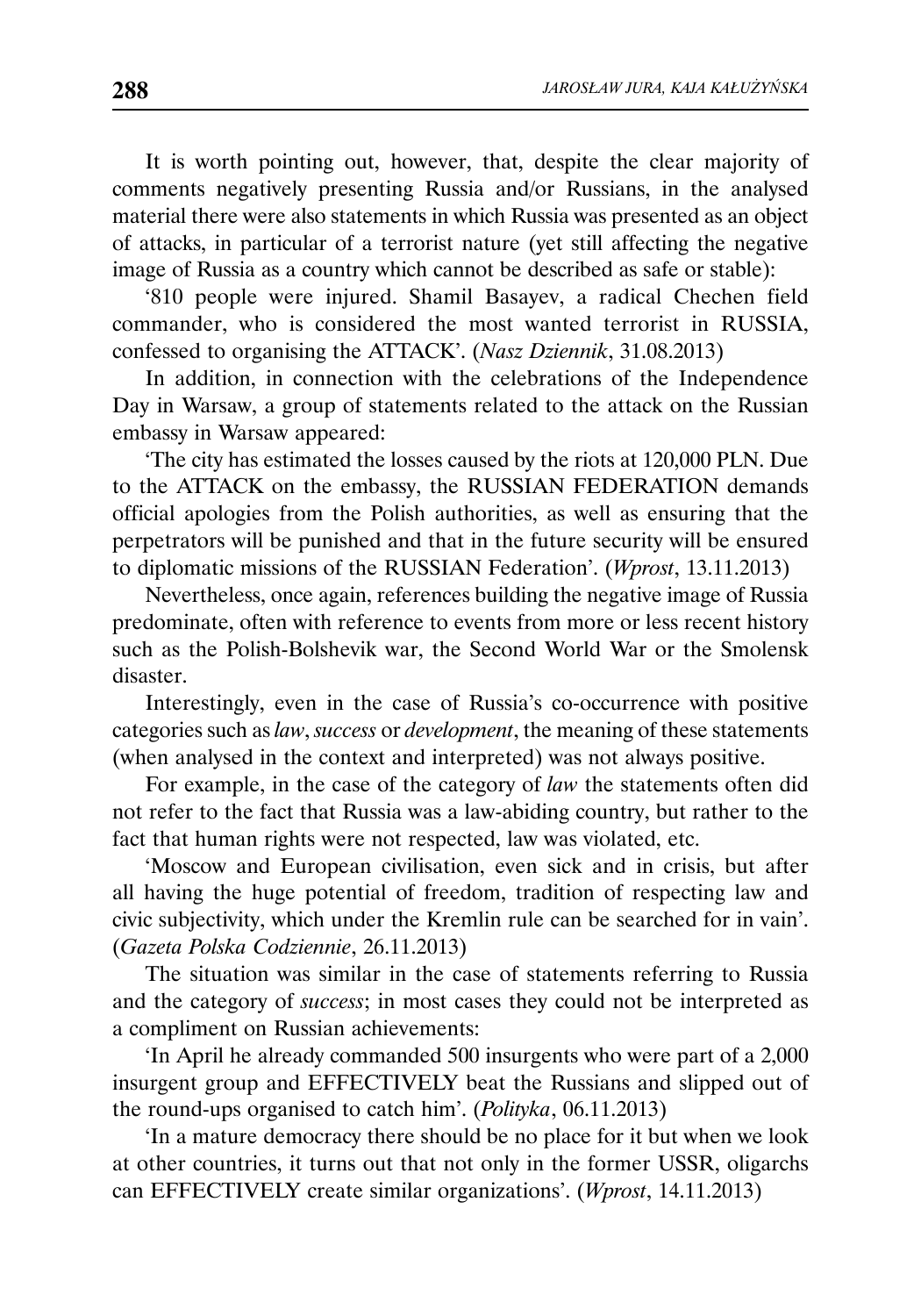In contrast, although the juxtaposition of Russia with the *development* category reveals a number of slightly more positive references to the modernisation and strengthening of the Russian army, they do not have to be positively interpreted by a Polish reader:

'This was to be the KREMLIN's response to the planned deployment of NATO missile defence elements across Europe. The equipment of the RUSSIAN army in the KALININGRAD OBLAST with new generation weapons results also from the general assumptions of the MODERNISATION OF the RUSSIAN armed forces by 2020'. (*Gazeta Polska Codziennie*, 16.12.2013)

The results of the quantitative and qualitative analysis show that the image of Russia and Russians in the Polish media in the second half of 2103 can be considered as unequivocally negative. Moreover, Russia often appears in the context of historical problems and conflicts; it seems that this context is much more important than present issues, or references to the future (which do not actually occur in the analysed material). This tendency is particularly noticeable in the case of Polish conservative and Catholic newspapers and magazines, such as: *Gazeta Polska Codziennie*, *Do Rzeczy*, or *Nasz Dziennik*.

## **UKRAINE**



Chart 2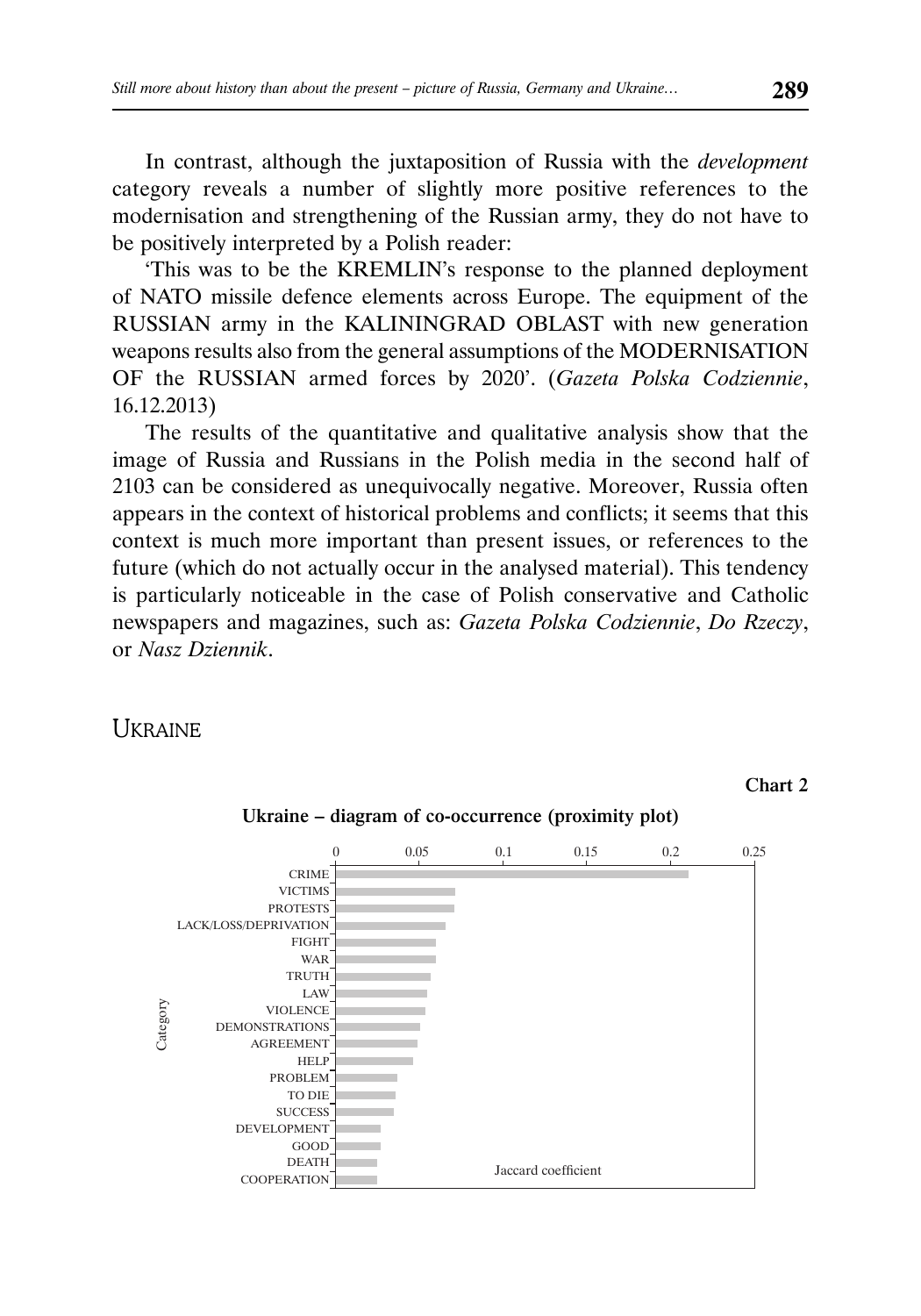The above graph shows even more clearly that Ukraine co-occurs mainly with categories that are clearly negative. The category of *crime* definitely predominates here (Ukraine co-occurred with this category in the case of more than 400 sentences), and such categories as *victims*, *protests*, *fighting*, *war* are prevalent. Undoubtedly, it is the effect of the 70th anniversary of the events in Volhynia in the second half of 2013, and the events on Kiev's Maidan in the case of the category of *protests*. Hence most of the references in this category are related to historical references to Ukrainian nationalism, the Volhynia massacre and the Ukrainian Insurgent Army (UPA).

'Tens of thousands of people were MURDERED by UKRAINIAN nationalists'. (*Nasz Dziennik*, 12.07.2013)

'Many died from wounds and mental shock some time after the CRIMES, there were also victims among those who escaped from KILLINGS and died from hunger, disease, poor sanitation and lack of a roof over their head – these are also victims of the OUN-UPA, mostly unrecognised'. (*Gość Niedzielny*, 11.07.2013).

It is worth mentioning that while in more conservative papers (especially in *Nasz Dziennik*) clearly negative attitudes towards Ukraine and Ukrainians predominated, in more liberal newspapers and periodicals, such as *Polityka* and *Gazeta Wyborcza*, it was often emphasised that the Volhynia crime concerned both nations, and that Ukrainian nationalists killed also Ukrainians.

'In addition, the celebrations commemorating the GENOCIDE were attended not only by Polish pilgrims, but also local UKRAINIANS, including Orthodox choirs and delegations of Orthodox parishioners. ... During this pilgrimage an important and even symbolic moment was the unveiling in the Orthodox Church in the neighbouring village of Buteyko of a plate in honour of Petr Bazeluk, a Ukrainian, who risking his own life, saved a Polish family from certain death'. (*Polityka,* 08.07.2013)

'The UKRAINIANS who, risking their life, saved Poles during the Volhynia SLAUGHTER are to be commemorated during the ceremony'. (*Gazeta Wyborcza*, 02.07.2013)

For the sake of accuracy it should be added that similar remarks appeared in more conservative titles, such as *Gość Niedzielny* (in fact, only in *Nasz Dziennik* it was not mentioned at all). On the other hand, almost all newspapers and periodicals underline the scale and importance of the crimes of Ukrainian nationalists, and criticise attempts at glorification of people like Stepan Bandera by Ukrainians.

'Relatives of the victims: It is very important: UKRAINIANS must admit that these crimes were heinous. Relatives of the VOLHYNIA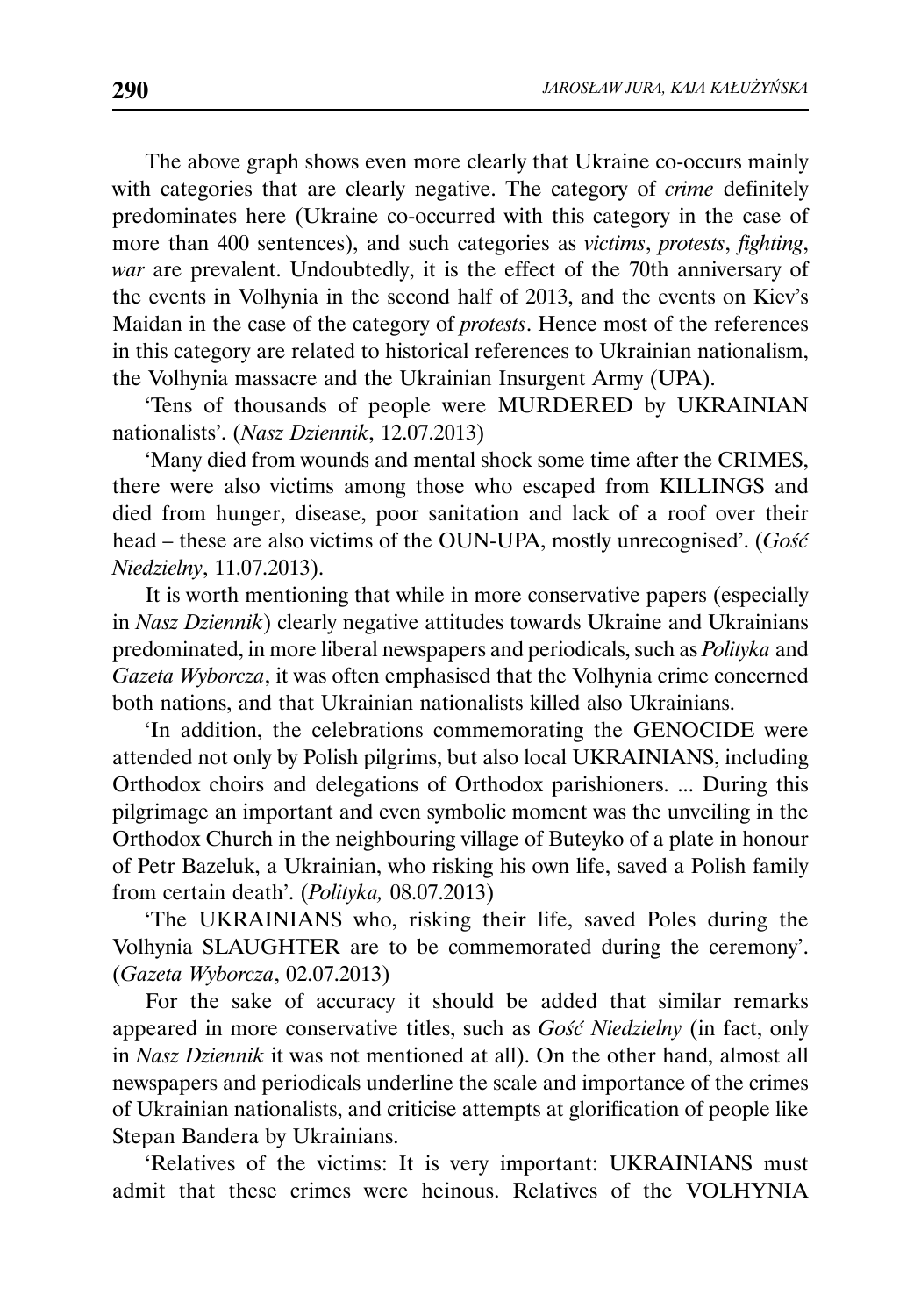CRIME VICTIMS stressed that a condition for the Polish-UKRAINIAN reconciliation is UKRAINIANS' recognition of CRIMES committed by the OUN-UPA'. (*Gazeta Wyborcza*, 11.07.2013).

The category of *victims*, second in terms of the co-occurrence coefficient, generally covers the same theme, that is, the issues related to the Volhynia crime, and is characterised by a similar emotional approach and thematic context.

'The size of the mentioned losses for individual pre-war provinces are given in the table, and it refers only to the VICTIMS of murders committed by the OUN-UPA, the UKRAINIAN peasants who have been dragged into the crimes and other nationalist formations of lesser importance and size'. (*Gość Niedzielny*, 11.07.2013)

'Therefore, while honouring Polish VICTIMS today, let us also remember about the extermination of Jews in these areas, let us also remember about the death of UKRAINIANS and the death of all other inhabitants of these lands, the president said'. (*Gazeta Wyborcza* 11.07.2013)

It should be also stressed that in the case of the two categories described above co-occurring with the category of *Ukraine*, there are (and almost regardless of the source) remarks about certain reluctance of some Ukrainians to take responsibility for these crimes (which probably does not create a positive image of Ukraine and Ukrainians among Poles).

'"How to compare 100 thousand killed by Polish occupiers against the annihilation of tens of millions of UKRAINIANS by bloodthirsty Muscovites", Ivan Sirko writes'. (*Gazeta Wyborcza* 12.07.2013)

'Researchers from UKRAINE think that the crime was a consequence of the war of the Home Army with the UPA, in which civilians took part. UKRAINIANS emphasise that during the Second World War both parties committed war crimes, because Polish guerrillas undertook retaliatory actions. The UKRAINIAN party assesses its losses at 10-12 thousand or even 20 thousand VICTIMS, but part of the VICTIMS were killed by the UPA for helping Poles or refusing to join the slaughter perpetrators'. (*Onet*, 05.07.2013)

Among the categories of the highest co-occurrence rate with the *Ukraine* category, the most positive message can be noted in the *protests* category. In the majority they refer to the protests on Maidan in Kiev, and despite the fact that the protests themselves of course arouse some sense of unease or instability, the demonstrations of Ukrainians in general meet with a positive attitude.

'"This is the beginning of a revolution", a woman in her thirties, who in the future may rule UKRAINE, says about the PROTESTS on MAIDAN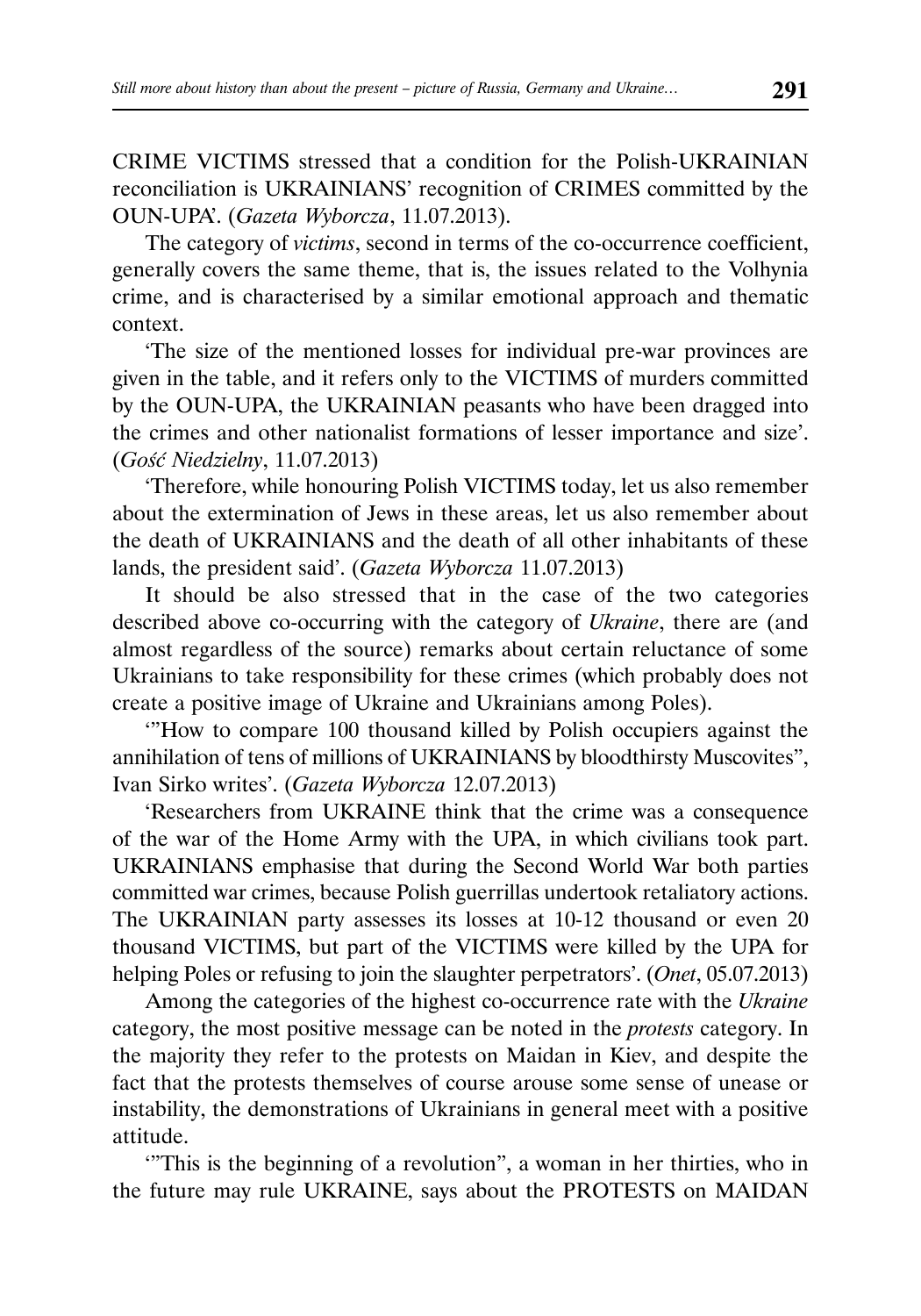– Jacek Przybylski writes in the latest *Do Rzeczy*. A 33-year-old slim, elegant blonde could have lived a prosperous life in Britain or the United States'. (*Do Rzeczy*, 18.12.2013)

'During the last three PROTESTS Polish politicians representing both coalition and opposition appeared repeatedly on MAIDAN. On Sunday, at the Independence Square in KIEV, a Polish tent was set up, in which Małgorzata Gosiewska, a Law and Justice MP, and her associates distributed hot drinks and Polish bigos. UKRAINIANS are fighting for their future and we have a duty to support them. (*Dziennik,* 15.12.2013)

'"The political boundaries are changing, it is normal, we are together', she said. Young UKRAINIANS with whom she spoke emphasised that they had come at the embassy to express their solidarity with the PROTESTING residents of KIEV and other Ukrainian cities". (*Gazeta Wyborcza*, 08.12.2013)

However, even in this group of relatively positive statements, some of the statements concern once again issues related to historical Polish-Ukrainian bygones.

'UKRAINIAN NATIONALIST announce PROTESTS. Representatives of the NATIONALIST PARTY SVOBODA are opposed to Bronisław Komorowski's visit to LUTSK. (*Gazeta Wyborcza*, 14.07.2013)

Statements in which the categories of fighting and Ukraine co-occur are dominated by two contexts. The first one refers again to the above-mentioned protests against the government of Yanukovych:

'The solution is a peaceful, but definite FIGHT with the rulers and taking over the power by UKRAINIANS'. (*Dziennik. Gazeta Prawna*, 05.12.2013)

The other one once again referred to the Polish-Ukrainian conflict and the Volhynia massacre.

'In western Ukraine UPA soldiers are treated as heroes today, who during the Second World War fought against Germany and the USSR for independence'. (*Onet*, 19.07.2013)

Consequently, statements in which the categories of *war* and *Ukraine* co-occur concern the events of the Second World War, with particular emphasis on the problems of the situation in Volhynia. Interestingly, even in the case of the only category with a relatively high coefficient of co-occurrence, which we defined as positive (*truth*), there is mainly content focused on historical issues, presenting Ukraine in both positive and negative light:

'Russian series about the noble Red Army, UKRAINIAN ones about great Stepan Bandera, etc., etc. are waiting in a queue. Or maybe the REAL reason is different'. (*Do Rzeczy*, 09.06.2013)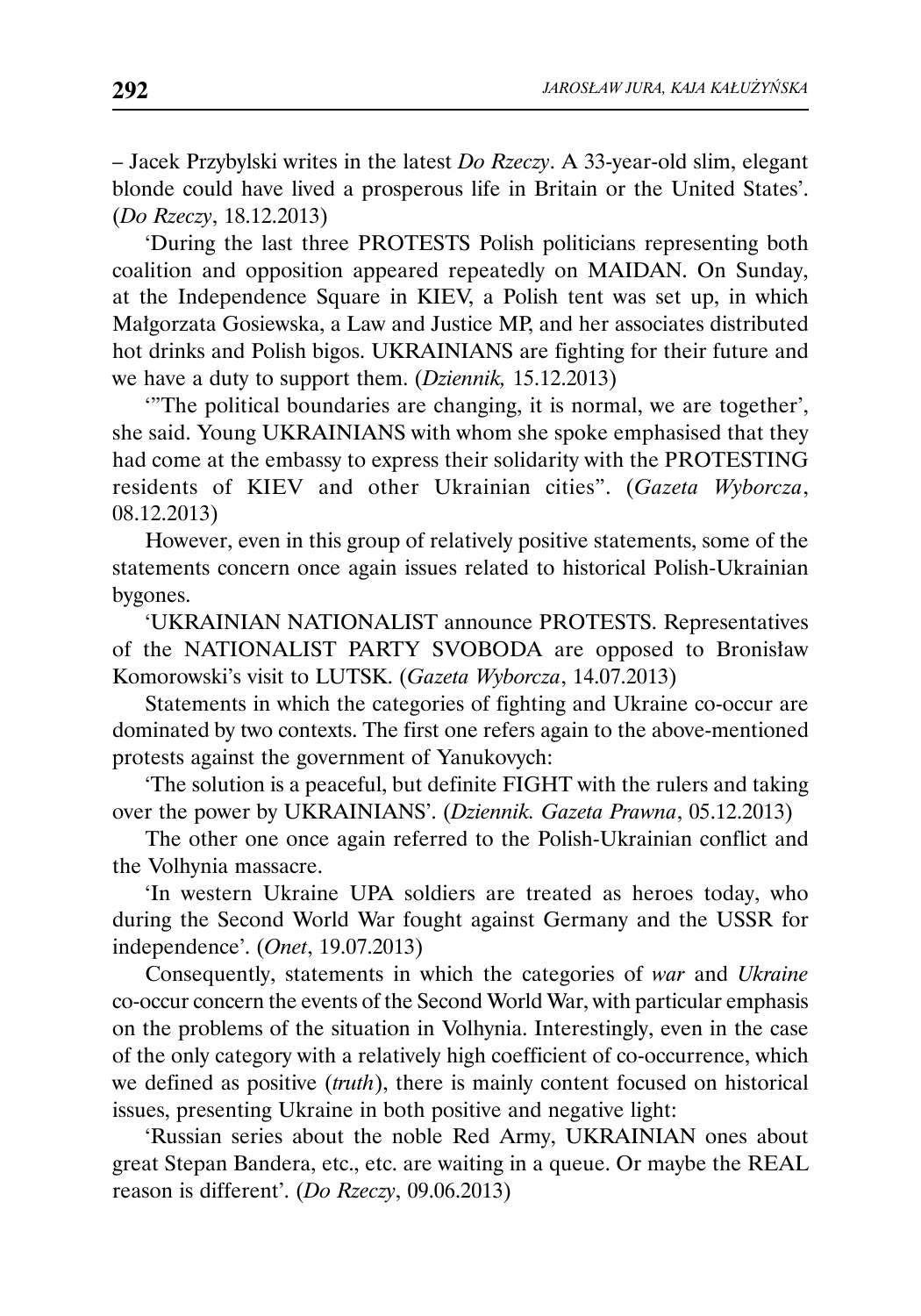'"The historical truth is not only that Poles were murdered but also that many Belarusians, Lithuanians, Ukrainians and Russians helped Poles", said Adam Lipiński (Law and Justice) who directs the work of the committees of communication with Poles abroad'. (*Gość Niedzielny*, 11.07.2013)

In the analysed period, Ukraine was presented basically mainly through the prism of historical events, specifically events in Volhynia. In the majority of the analysed articles, the image of Ukrainians is definitely negative, although one has to admit that more balanced and subdued voices also appear. The only slightly more positive context that appeared at the end of the analysed period are the events connected with the protests on Maidan in Kiev. It is difficult to regarded them as having unequivocally positive connotations (these are violent events), but in many cases support for these protests is clearly emphasised. Once again, as in the case of Russia, the prevalence of texts on historical subject is noticeable; moreover, a more negative image of Ukraine is created by strongly conservative sources.

**GERMANY** 



The last of the countries presented in this text, Germany, also very often occurs in a very historical context, as can be seen in the chart. Moreover,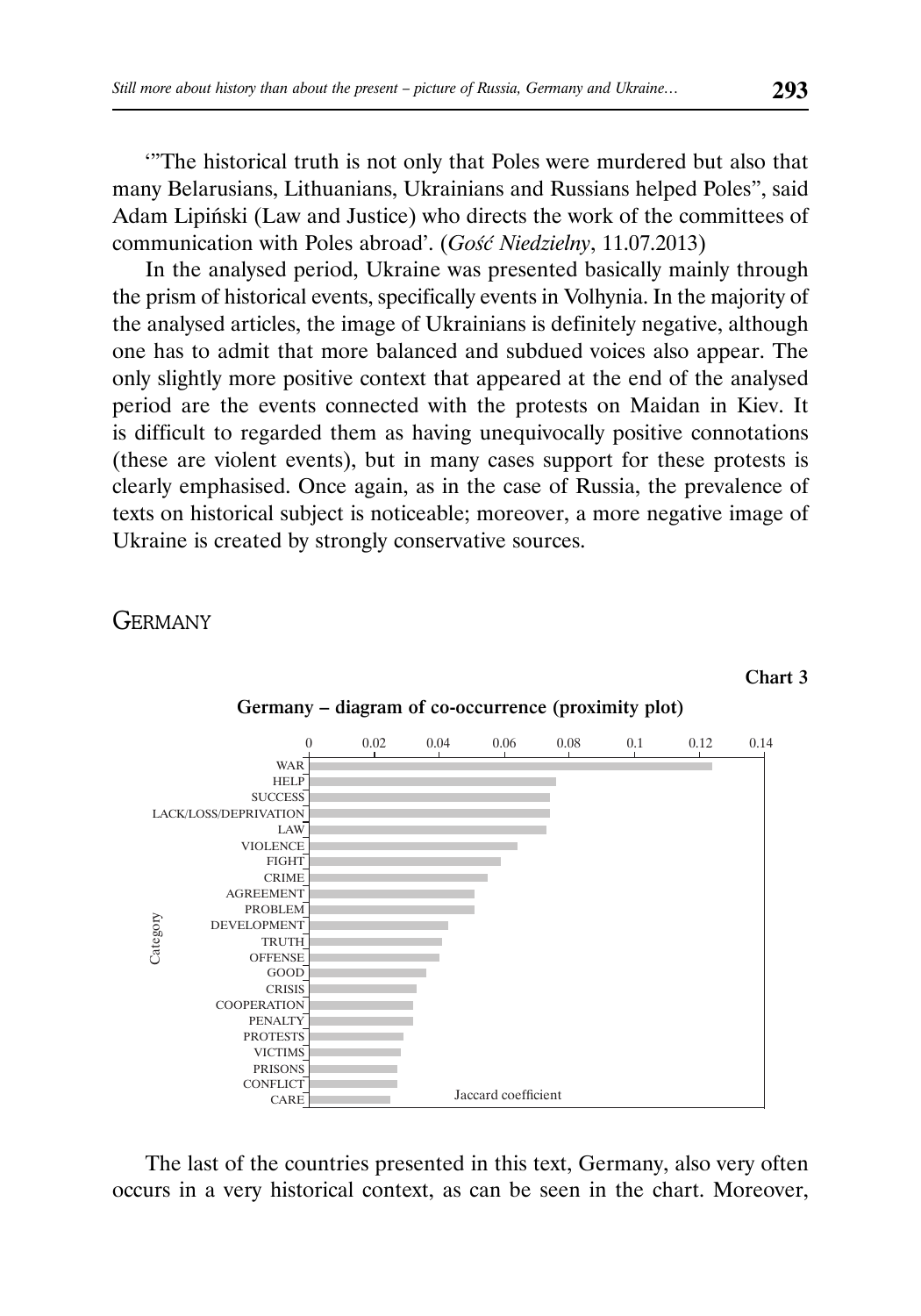also this neighbour of Poland is presented rather negatively in the analysed articles. The category of *Germany* co-occurs with the category of *war* in 319 sentences and a vast majority of them refer to events connected with the Second World War.

'They know its course know only from stories. In the consciousness of many GERMANS the whole WAR can be limited to almost one event – the Holocaust'. (*Do Rzeczy*, 20.04.2013)

'According to experts from the Greek Ministry of Finance, Greece has never received reparation for the damage suffered during the SECOND WORLD WAR and for the loans it gave to Nazi GERMANY under duress'. (*Fakt*, 09.04.2013)

Once again a regularity can be noticed that historical issues and negative actions of Germans during the Second World War are often emphasised by conservative sources such as *Nasz Dziennik* and *Do Rzeczy*, while they are much less important for titles with a more liberal profile. In *Gazeta Wyborcza* this context appeared sporadically and in most of the statements there is no strong emotional attitudes to the actions of Germans.

'Out of the 1700 exhibits shown, almost one third comes from GERMAN museums, which were taken by the Red Army after the end of the Second World WAR to the USSR'. (*Gazeta Wyborcza*, 21.06.2013)

The remaining two of the selected 6 categories, classified as having negative emotional associations, are *loss*/*deprivation* and *violence*. In the category of *loss*/*deprivation* we can observe a relatively big number of references which do not affect the emergence or strengthening of the negative image of Germany. However, here too, a significant part of the text refers, of course, in a negative way to Germany in context of the Second World War.

'At that time, the Nazi governor of Poland, Hans Frank, said that Poles were supposed to be so poor that they would voluntarily go to work in GERMANY without a round-up'. (*Polityka* 31.12.2013)

'GERMANS and Russians should apologize for Jedwabne. They broke Polish border guards, surrounded and defeated the Polish army, destroyed and murdered Polish officers, police officers, prosecutors, judges and priests, they broke Polish prisons and released thousands of criminals, they rushed millions of innocent Poles to the camps, concentration camps, to the hunger bunkers, to the gallows, to the gas chambers and the pits of death. These were GERMANS and Russians who ordered and allowed Jewish criminals to kill innocent Poles and Polish criminals to murder innocent Jews'. (*Nasz Dziennik*, 21.09.2013)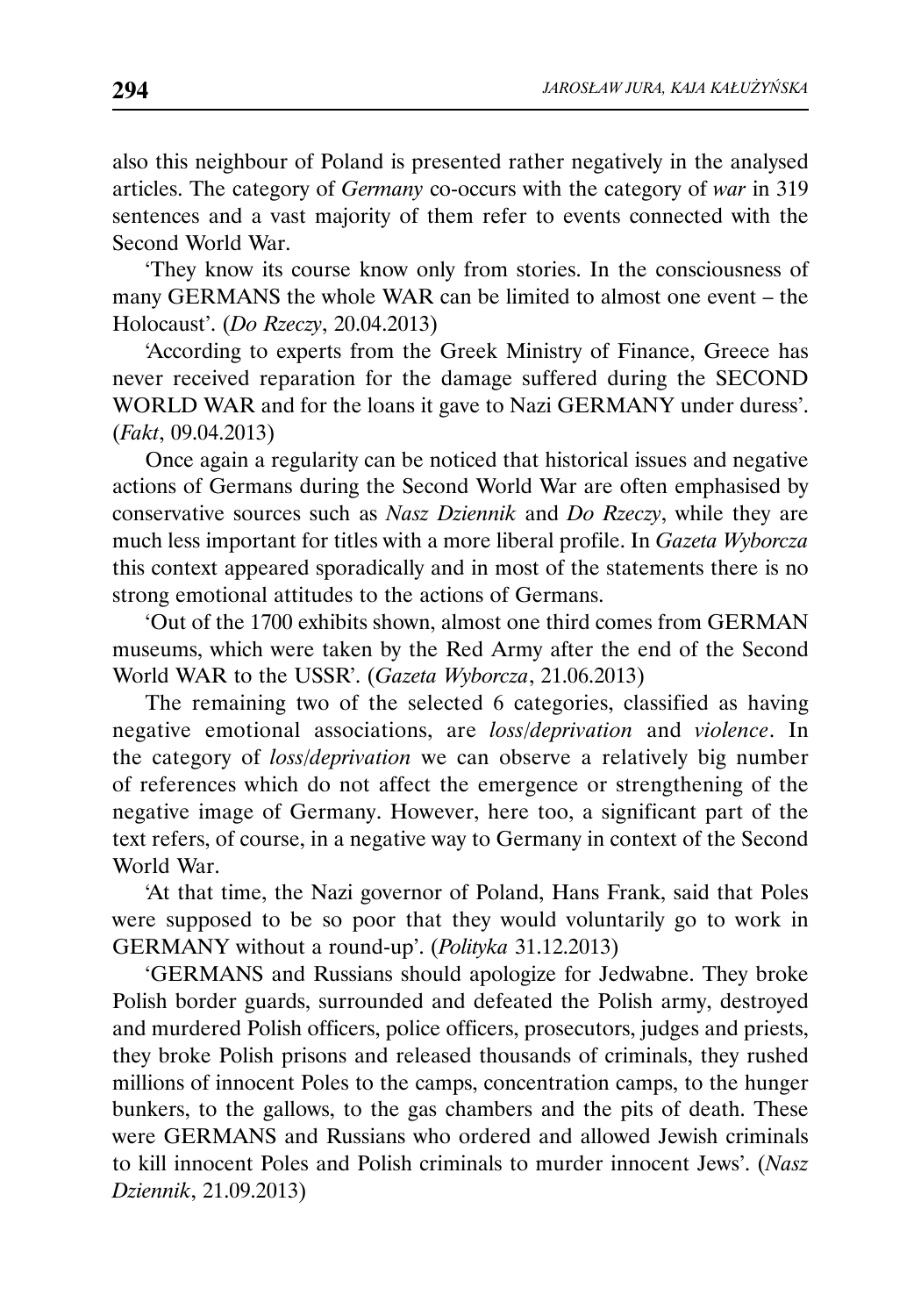The last quotation is interesting because it shows the element of martyrology of the Polish nation often present in the right-wing media and is an obvious element of constructing a black and white vision of the world: we Poles – good; others – bad.

The category of *violence*, as one might expect, often refers also to the Second World War, though there are also numerous more contemporary references, which do not necessarily represent the Germans in a negative way.

'German Chancellor Angela MERKEL and French President Francois Hollande have called on the Egyptian parties to quell violence'. (*Gazeta Wyborcza*, 16.08.2013)

Unlike Russia, and especially Ukraine, in the case of Germany, positive emotional categories such as *success*, *help*, and *law* also occupy relatively high positions on the co-occurrence chart.

The category of *help* relatively often refers to German economic aid, both in the context of international aid and social policy (benefits):

'"Bild" demanded from the Greeks their islands in return for billions of euros of GERMAN aid, and other newspapers savage the "lazybones from the south"'. (*Do Rze*czy, 15.05.2013)

'Politicians in BERLIN are occupied with care allowance, parity for women, minimum wage and "no" for fracking'. (*Gazeta Wyborcza*, 29.05.2013)

However, here again, there is often a historical context showing Germans in a negative light.

'There will be also documentation showing hostile policy of Nazi Germany towards Poles and Jews, among others, posters and announcements informing about death penalty for giving AID to the Jewish population'. (*Nasz Dziennik*, 10.10.2013).

The observation related to the next category is surprising. Even in the case of statements referring to the category of *success*, which seems to have obvious positive associations, the context of the Second World War and reference to success, e.g. of Nazis after coming to power, play an important role:

'The point is to absolve the world brand called GERMANY, which is more and MORE EFFECTIVE in its economic and cultural expansion, from responsibility for the crimes of their fathers, people who still live and work today, many fortunes of whom were built on the blood of the victims'. (*Fakt*, 07.10.2013)

'HITLER's listeners got carried away with his speeches thanks to, among others, this overexpression, which is weird or ridiculous to us today. Were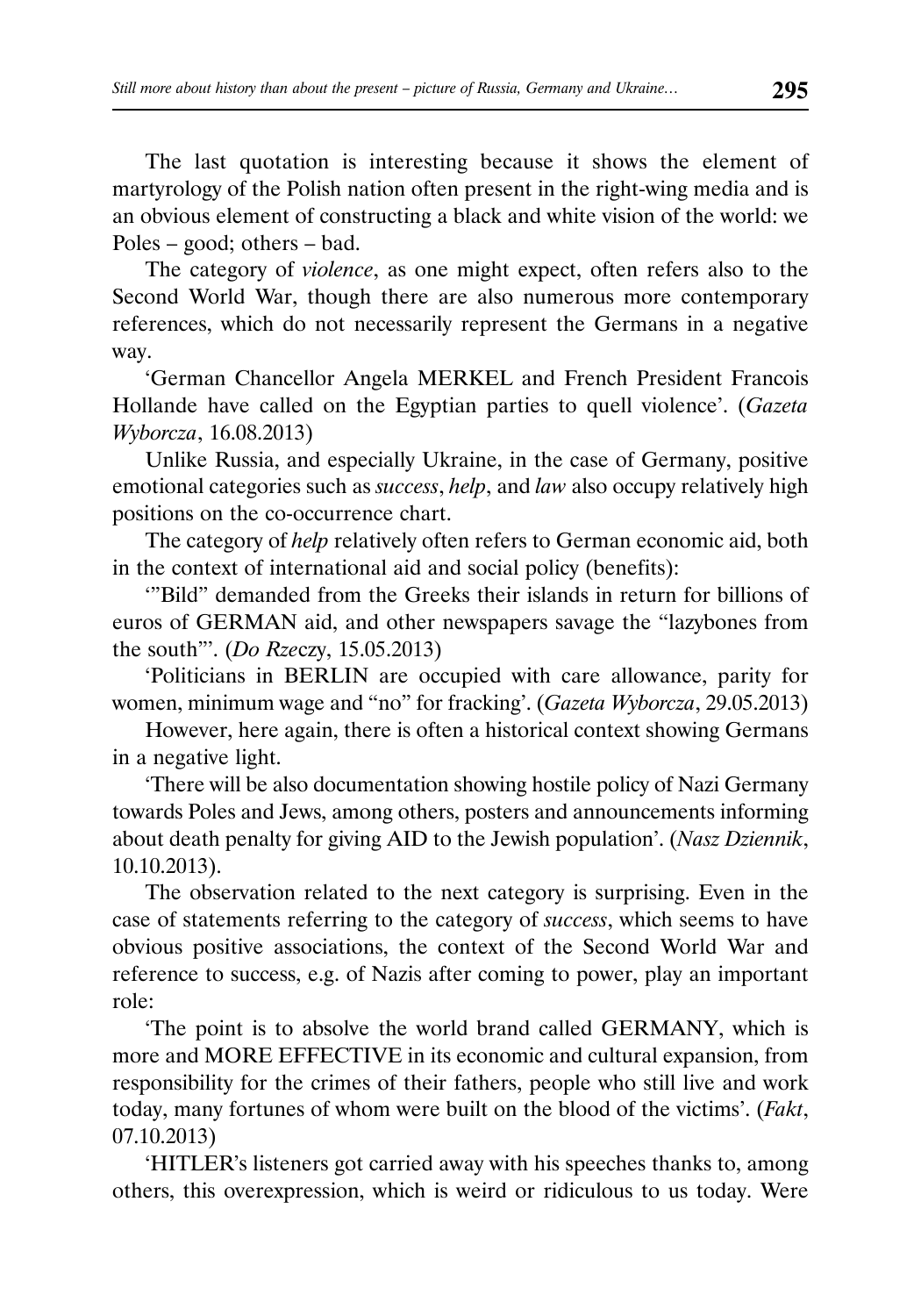rhetorical skills a key to HITLER's SUCCESS? Yes, the ability to speak was very important'. (*Do Rzeczy*, 20.11.2013)

Although Germany can be considered a country of economic success, this topic did not appear in the analysed material at all. If anything was written about success in the context of Germany, it was most frequently about Angela Merkel's election success or the success of Polish companies in Germany.

'German Chancellor Angela MERKEL WINS the Sunday election to the Bundestag – her CDU/CSU won 41.5 percent of votes'. (*Wirtualna Polska*, 24.09.2013)

'"This was possible thanks to the 7-year collaboration between Cracow's EC Engineering and GERMAN company Bombardier Transportation. Participation in this project is a big SUCCESS for us, especially since we have been dealing with the most difficult engineering issues", Ireneusz Łuczak, CEO of EC Engineering, emphasises. Polish engineers designed the aluminium body of the vehicle and simulated the strength of the structure'. (*Onet*, 07.09.2013)

The only emphasised success of Germany was *de facto* the disappearance of poliomyelitis in the country, but even this topic was presented in the context of certain anxiety about the future.

'Burger has stressed that the most important thing now is to check the immunisation status of every person arriving from Syria and, if necessary, they should be vaccinated. The World Health Organization (WHO) has identified ten cases of polio in the north of Syria and twelve suspected infections with this disease. Poliomyelitis has almost disappeared from public consciousness in Germany, which is a great success and a curse, Reinhard Burger said. People think that they do not need any protection'. (*Onet*, 02.11.2013)

During the analysis of the context of the co-occurrence of the categories of law and Germany it turns out that statements that present Germany as the rule of law can be looked for in vain. In the analysed material, *de facto* only one such statement was found, in addition it was a quotation from Angela Merkel:

'"GERMANY is not a country of supervision, GERMANY is a country of freedom", the chancellor stressed, adding that in GERMANY and the whole of Europe "Club LAW is not binding but the power of LAW". MERKEL said that the issue of possible breach of the GERMAN LAW by the US service was being explained in discussions with US authorities. "The government of GERMANY has sent a list of questions that have not been answered yet to the authorities in Washington", the head of government said in Washington'. (*Wirtualna Polska*, 19.07.2013)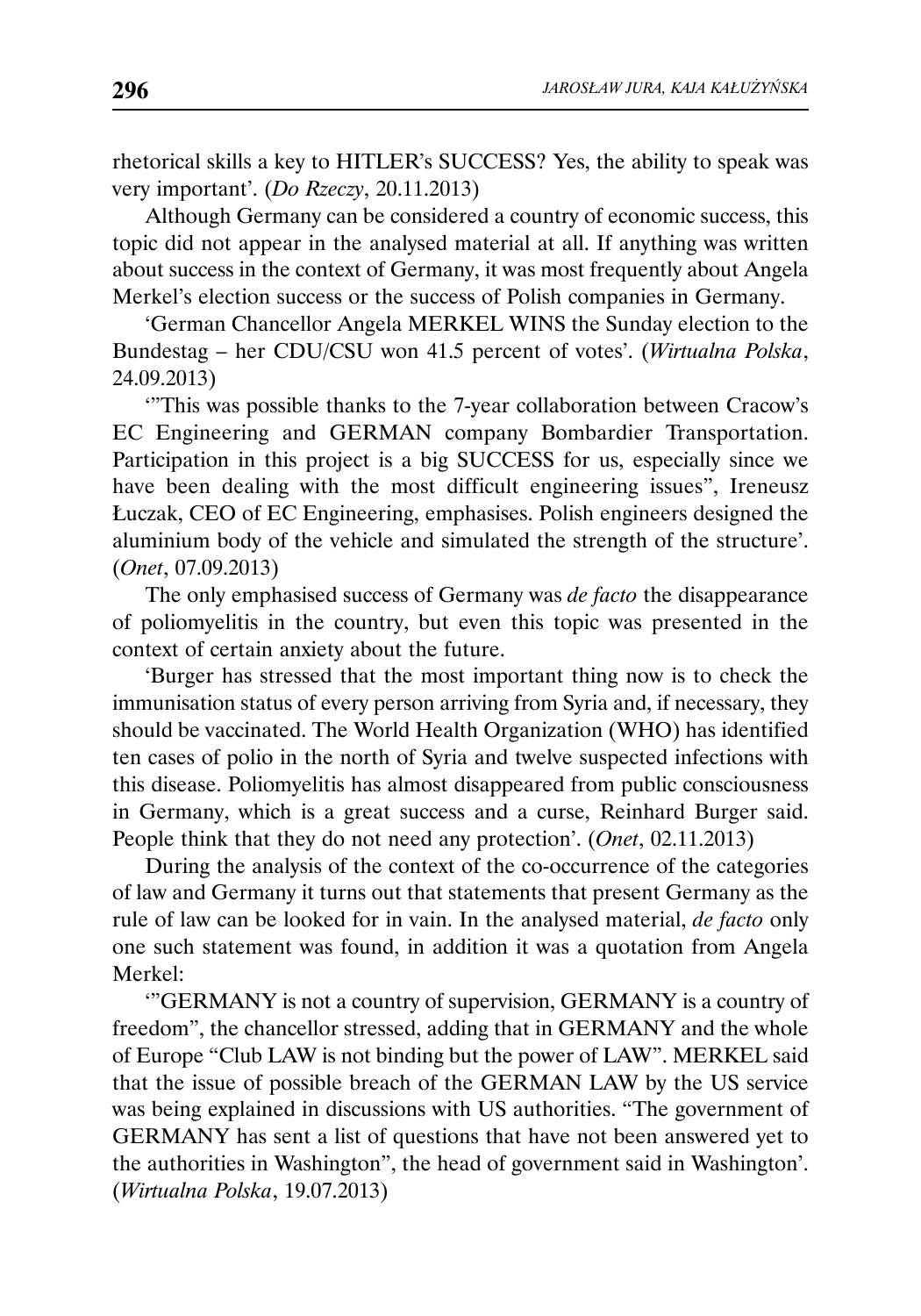It should be stressed that a considerable part of statements was emotionally neutral. Still a lot of them created a negative image of Germany (even in this, at first glance, positive category).

Thus, the Second World War was referred to once again:

'During the Third Reich HITLER and his followers used the LAW to limit the activity of the democratic parties, opposed to the Nazis'. (*Wirtualna Polska*, 25.03.2013)

'HITLER obtained votes of women, just like Saddam Hussein, who previously gave women the right to vote'. (*Onet*, 30.08.2013)

In other cases, curious, according to the authors, legal regulations in Germany were emphasised:

'A German family will fight for the rights to their daughter from Poland. From here, the German Schandorff family is going to continue the fight for the right to the 13-year-old daughter Antonia, who has been taken away by the court and has spent 7 months in a Jugendamt shelter'. (*Onet*, 25.09.2013)

'In 2006 the GERMAN supreme court ruled that the government could take away the right of custody over children from such parents. Polish public opinion was most shocked with the case of the Romeike family, who escaped from Germany to the USA with five children when they were threatened with losing their parental rights because of home education. They were also punished with a horrendously high fine, their children were escorted to school by the police'. (*Nasz Dziennik*, 19.10.2013)

'A pimp can be punished only for fraud, for example, if he takes more than half of the income of a prostitute, but that is virtually impossible to prove. Sex business is the only branch in GERMANY where in all the years of the law validity there has been no single lawsuit where the subordinate would dare to pursue her "employer" for unfair remuneration. The position of pimps has increased as never before, talking about "RIGHT OF EMPLOYEES" has lost its sense. Women in the trash. Prostitution has become so banal that RTL television broadcasts a programme where different professionals advise how to furnish and run a brothel and attract customers, just as it is done to improve the image of a deteriorated restaurant'. (*Nasz Dziennik*, 21.11.2013)

In another case, the proposed amendment to the right to benefit was referred to:

'Increasingly, the parliamentary faction is wondering whether it should cut benefits for Romanian and Bulgarian immigrants. According to journalists, the CSU Christian-Democratic Party would like the immigrants to have no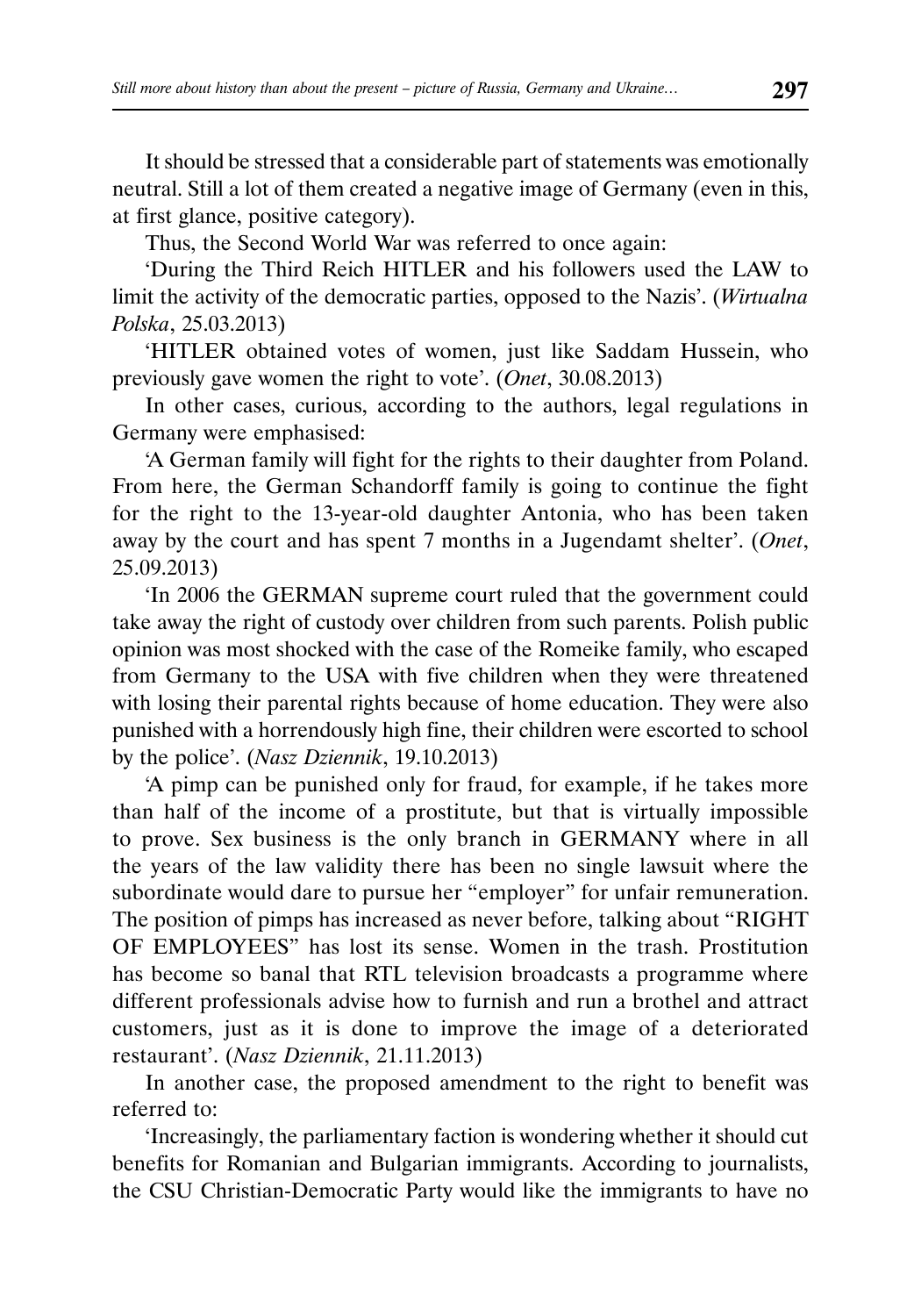RIGHT to benefits and social aid during the first months of their stay in GERMANY'. (*Wprost*, 28.12.2013)

Moreover, problems connected with the German police were presented: 'He was tortured by GERMAN law enforcement officers'. (*Fakt*, 11.07.2013)

The case of Germany, just like the case of Russia and Ukraine, was dominated by historical references, mainly in the context of war events, building a negative image of Germans an Germany. There are, however, more cases in which the category of *Germany* co-occurs with categories interpreted as having a positive emotional context, which influences the emergence of a slightly more positive image of Germans in the Polish media. It is worth stressing, though, that when these positive statements are placed in the context, a large part of them really presents a negative image of Germany and Germans. Due to this although at first glance the image of Germany is more positive than that of Russia and Ukraine, in reality the difference is negligent.

#### **CONCLUSION**

The summary of the results of the analysis of the image of Germany, Ukraine and Russia in the Polish media in the second half of 2013 leads to four main conclusions.

First of all, we should notice a very high degree of concentration of content referring to foreign countries and nations on our immediate neighbours, in particular on bigger and more important ones, that is Russia, Germany and Ukraine (references to them constituted over 50% of all references to foreigners in the analysed material). This tendency was even stronger in the case of more conservative and Catholic newspapers and periodicals. This conclusion can be treated as an indication that the Polish textual media are quite strongly oriented towards regional content, while the global aspect is not a priority for them.

Secondly, attention is drawn to the fact that 'the rest of the world' is primarily presented in a negative context, as indicated by the quantitative and qualitative analysis of the collection of the media content. Primarily sources that are clearly conservative and Catholic excel in the creation of the negative image of other countries. In the whole analysed population for Russia, Ukraine and Germany there was a significant predominance of negative references (respectively 64% for Russia and Ukraine and 62% for Germany). This fact can be interpreted in many ways, but the following explanations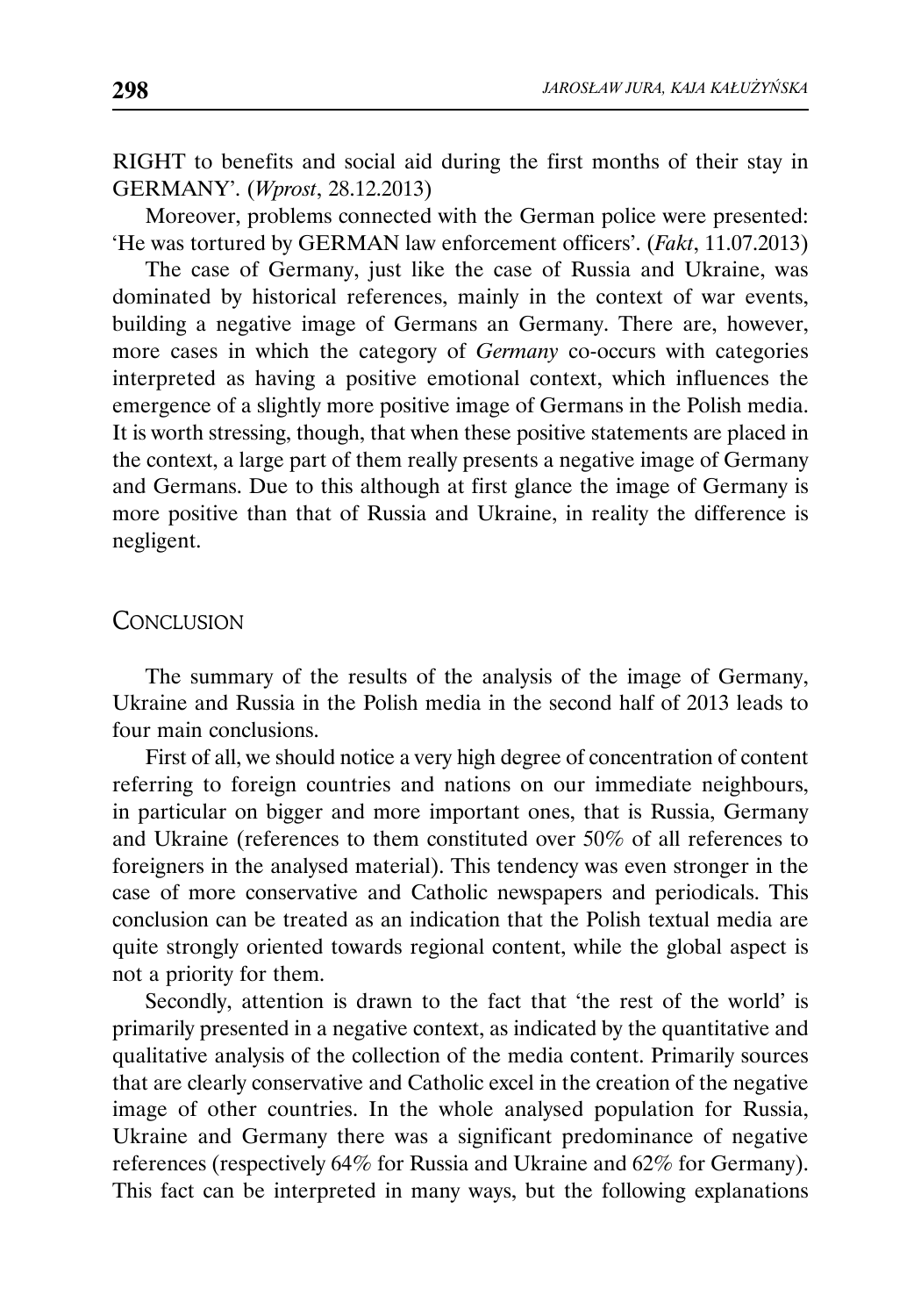seem most appropriate. First of all, the Polish (but not only) media tend to present primarily negative information, which is more interesting to the audience, which is the result of so-called 'sensationalism'. It seems that this is not a universal trend, as the results of studies focusing on the image of China in Zambia and Angola34 as well as in Argentina and Chile35 showed a noticeably lower percentage of negative references. Also our previous studies on China's image in the Polish media36 have shown that although China is one of the most positively presented countries, 57% of references could be classified as creating a negative image of this country.

Another conclusion from the analysis is the discovery of a very strong presence of the historical context in the content on Poland's neighbours; most often, these were references to the Second World War events. It can be said that in the analysed materials issues connected with historical bygones predominated, which strongly influenced the final negative image of the analysed categories. The qualitative analysis of the content strengthened even the power of this conclusion, because it turned out that the contextualisation of statements in which the analysed key words (Germany, Russia, Ukraine) co-occurred with categories (e.g., *help*, *success*, etc.) which have a positive emotional context led to the discovery of the occurrence of historical references, presenting the neighbours of Poland in a negative light. This observation was especially valid for conservative titles such as: *Do Rzeczy*, *Nasz Dziennik* or *Gość Niedzielny*.

Fourthly, one cannot fail to mention that a very limited number of statements presented an unequivocally positive image of our neighbours. Probably the most positive references were made to protests on Maidan in Kiev, but it should be remembered that this 'fondness' occurred in the context of events related to the use of violence, so it cannot be reasonably assumed on this basis that the media image of Ukraine in the Polish media is positive. Nearly complete lack of references to the economic success of our western neighbour was surprising. In the aforementioned analysis of China's image in the African media one of the dominant themes was China's economic

<sup>34</sup> Jura, J. Kałużyńska, K., de Carvalho, P. 2015. *Events over Endeavours Image of the Chinese in Zambia and Angola*, Kraków: WUJ.

<sup>35</sup> *Perception of China and Chinese in Chilean and Argentinian media* – unpublished paper delivered on 10 Conference of European Sociological Association, Geneva, 7–10 September 2011.

<sup>36</sup> Jura, J., Kałużyńska, K., 2016. Transformation of the Dragon – China's Image in the Polish Media. In: *China – Central and Eastern Europe Cross-Cultural Dialogue. Society, Business and Education in Transition* (working title). Kraków: WUJ (in press).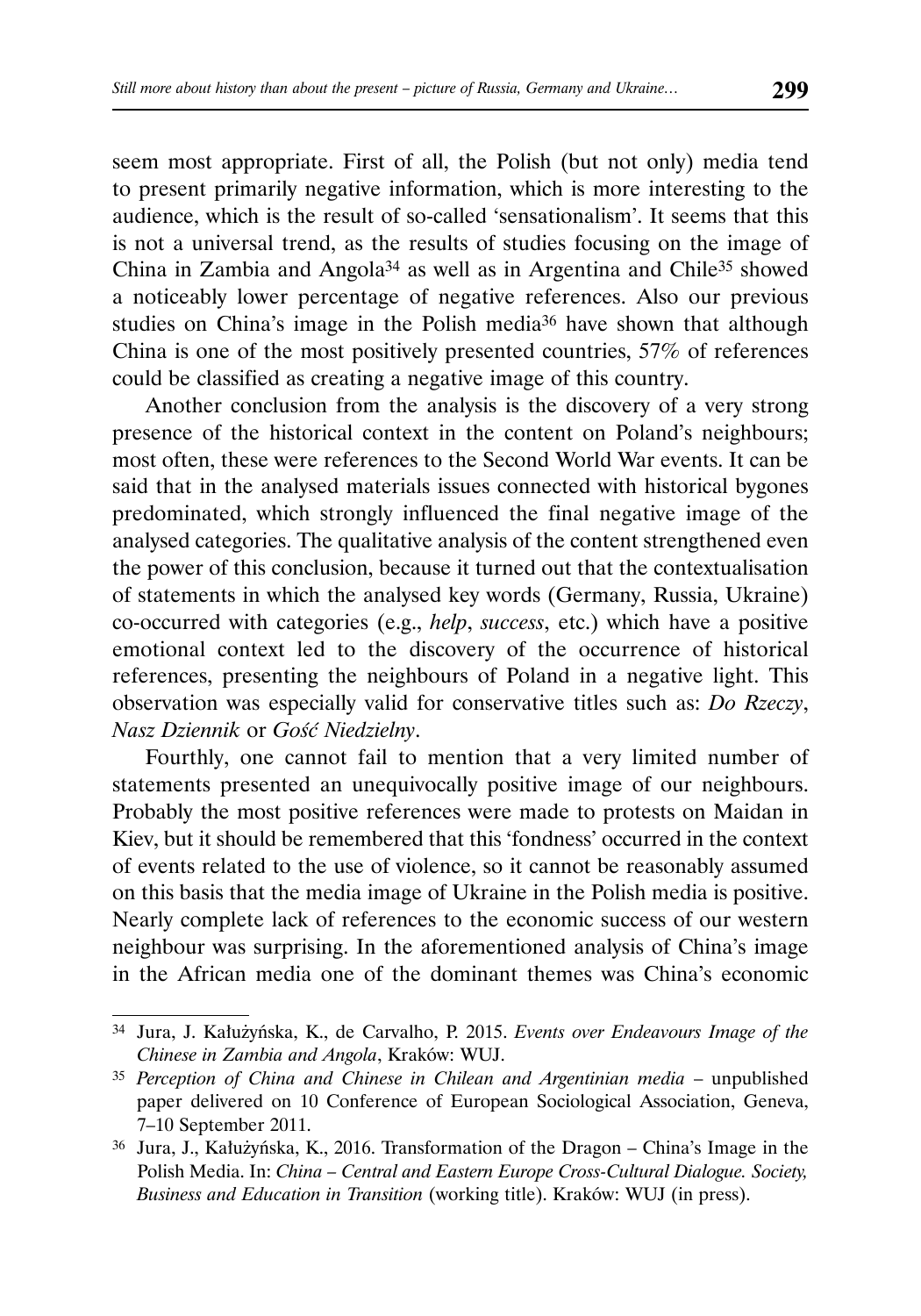success, its investment and modernisation of its economy; on the basis of these results, it was possible to expect similar (though less frequent, due to the lower degree of economic relations) content in the case of Germany, but such regularity was not observed.

Therefore, it can be said that in the analysed period the Polish media were focused on the nearest neighbours, but mainly presented their negative image, especially in the context of historical bygones. Few statements related to the present, and references to the future – especially in the context of cooperation – were omitted.

Of course, the material we have at our disposal does not allow for far-reaching generalisations. The analysed data come from a relatively short period (second half of 2013), and we do not have enough data from other countries to relativise the results of the analysis. However, it seems that given the large number of the analysed articles, the diversity of their sources and the general observation of the Polish media reality, we can put forward a hypothesis that the conclusions of the analysis largely reflect the tendencies occurring in the Polish media.

Of course, the question arises to what extent such a, and not another, image of other countries in the media can affect the shape of international relations, or real political decisions. We must emphasise that the results of this particular analysis do not allow us to draw far reaching conclusions based on purely scientific premises<sup>37</sup>. However, the comparison of the analysis results with some political decisions taken in Poland in the context of international relations allows us to note some convergences that may be the basis for the formulation and further verification of the research hypotheses.

For example, the question arises as to how much the image of other countries in the media in 2013 could express social sentiments and be a kind of indicator enabling the prediction of election results. Or, looking at it from another perspective, to what extent was it created consciously to affect the audience and influence their political choices.

Another question is how the media image can be used in the short term to predict some political decisions and to define the framework for international policy and public diplomacy. It is evident that currently in the foreign policy of Poland we can see aversion to our neighbours – especially to Germany

<sup>37</sup> Although in subsequent research projects the authors of the article intend to attempt to model the relationship between the image in the media and the shape of political or economic relations between certain countries.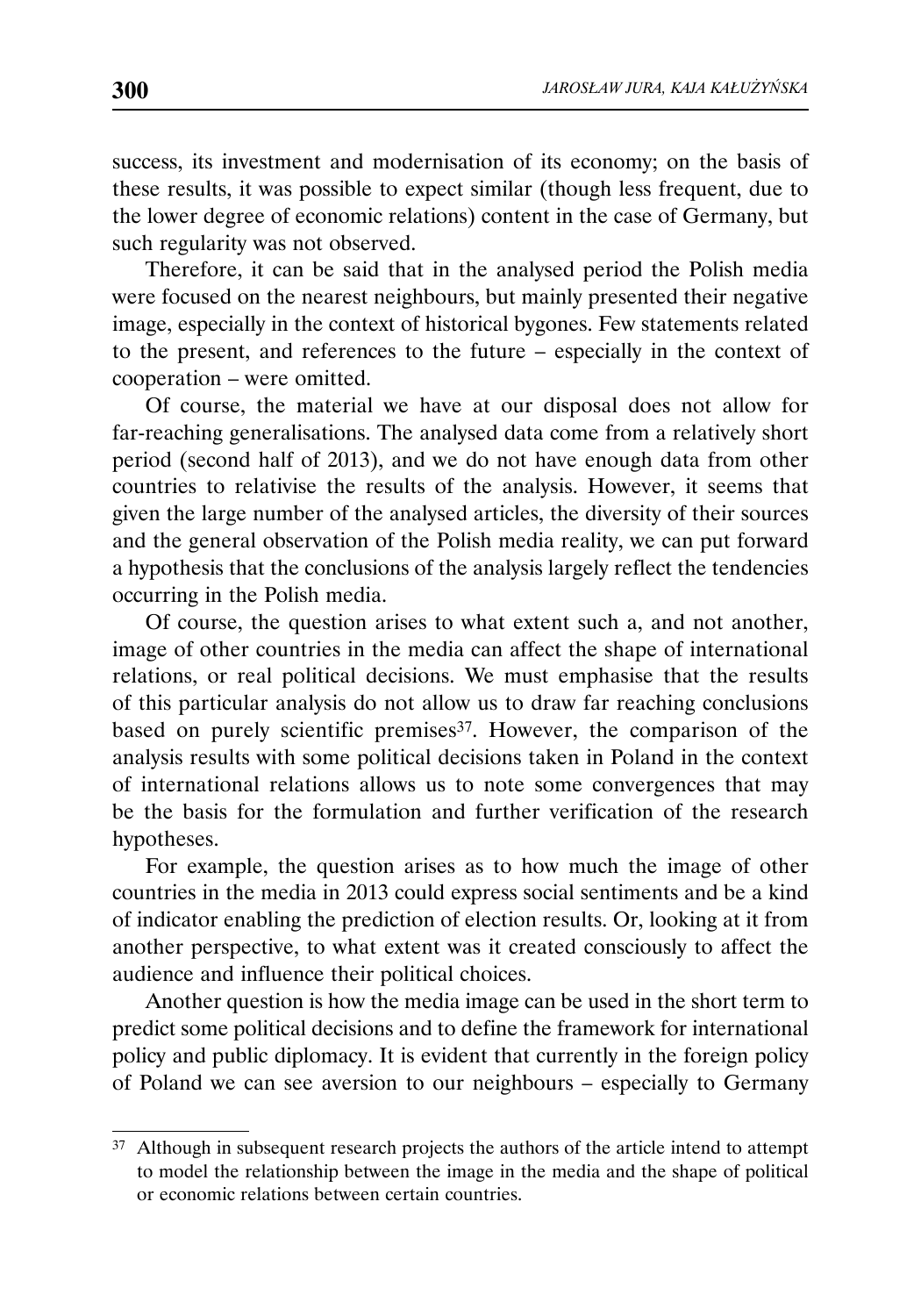and Russia. Foreign Minister Witold Waszczykowski's statement that Polish public diplomacy should be built on the basis of emphasising traditional and historical values is very interesting in the context of the analysis results as it seems to correlate to a considerable extent with the conclusions of the analysis.

## **REFERENCES**

- Berting. J., Villain-Gandossi, C. 1995, Rola i znaczenie stereotypów narodowych w stosunkach międzynarodowych. Podejście interdyscyplinarne. [The role and significance of national stereotypes in international relations: An interdisciplinary approach.] In: Walas, T. ed. *Narody i stereotypy.* [*Nations and stereotypes*.] Kraków: Wyd. Międzynarodowe Centrum Kultury.
- Borowik, B. 2014. Ukraina w publicystyce krakowskiego dwumiesięcznika "Arka" w latach 1991–1995 – konteksty rosyjskie i polskie. [Ukraine in journalism of Krakow's bimonthly 'Arka' in the years 1991–1995 – Polish and Russian contexts.] In: Hofman, I., Maguś, J. eds. *Obraz współczesnej Ukrainy w mediach w Polsce.* [*Image of contemporary Ukraine in the media in Poland*.] Wydawnictwo Uniwersytetu Marii Curie Skłodowskiej.
- Bugajski, M. *Rosja i Rosjanie w polskiej prasie*. [*Russia and the Russians in the Polish press*.] (Full text of the paper delivered in Łódz at the conference 'Get to know. Create. Communicate'), p. 10. Available at: http://www. uz.zgora.pl/~mbugajsk/wp-content/plugins/downloads-manager/upload/ Rosja%20i%20Rosjanie%20w%20polskiej%20prasie.pdf
- Dyczewski, L. 2013. Obcy w przestrzeni prywatnej i publicznej. [Foreigners in private and public space.] In: Wciseł, W., Wyrostkiewicz, M. eds. *Integracja w globalnej wiosce. Media o cudzoziemcach w Polsce i Unii Europejskiej*. [*Integration in a global village. Media about foreigners in Poland and the European Union*.] Lublin: Stowarzyszenie Solidarności Globalnej.
- Hess, A., Szymańska, A. 2009. *Pomost medialny. Rola mediów w międzynarodowej komunikacji politycznej na przykładzie relacji polsko-niemieckich*. ['Media bridge. The role of the media in international political communication on the example of Polish-German relations'.] Kraków: WUJ.
- Hofman, I., Maguś, J. eds. 2014. *Obraz współczesnej Ukrainy w mediach w Polsce.* [*Image of contemporary Ukraine in the media in Poland*.] Wydawnictwo Uniwersytetu Marii Curie Skłodowskiej.
- Jedlicki, J. 2007. Mowa nienawiści w mediach. [Hate speech in the media.] In: Zgliczyński, S. ed. *Media lokalne w przeciwdziałaniu dyskryminacji rasowej*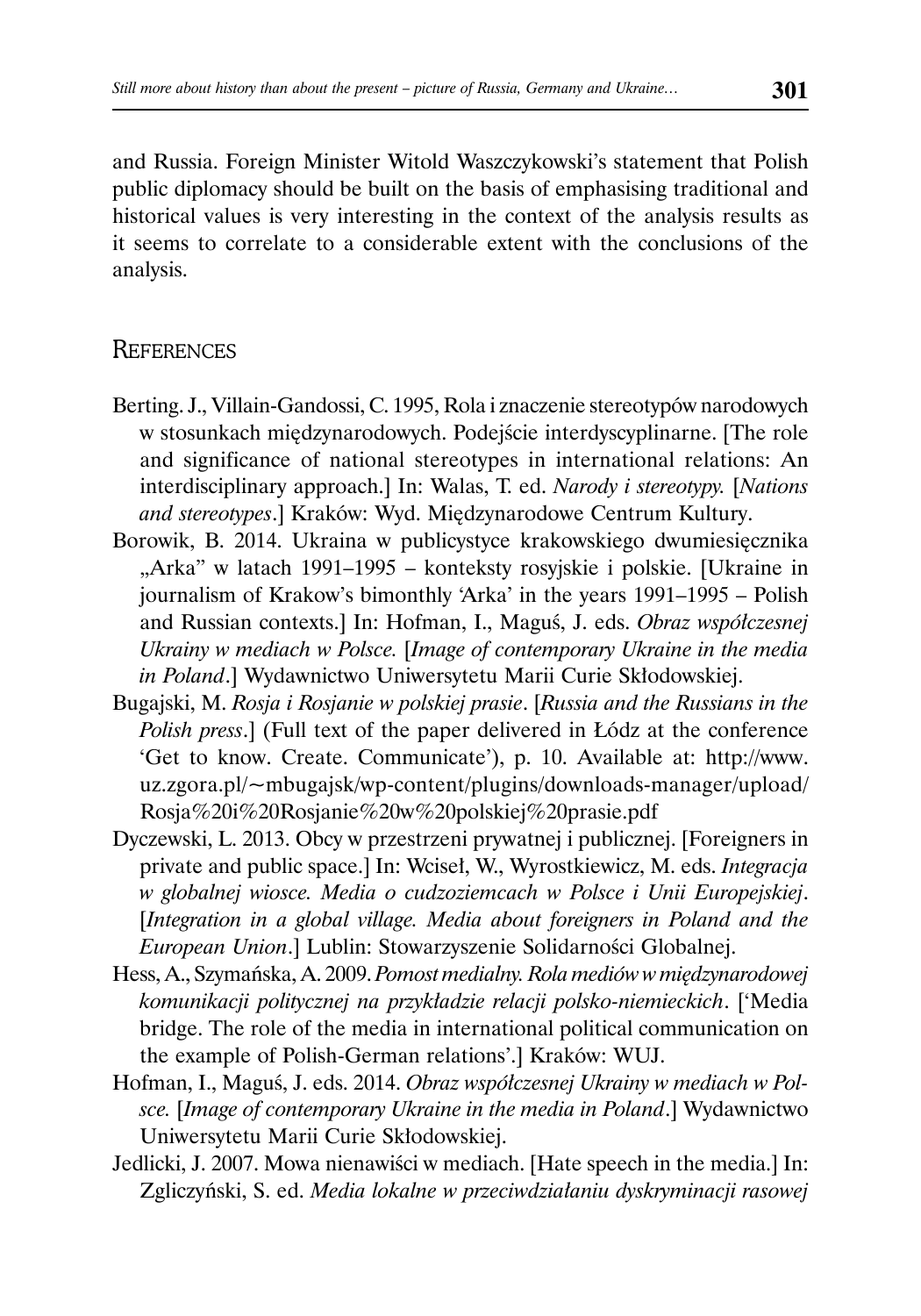*i etnicznej.* [*Local media in the fight against racial and ethnic discrimination*.] Warszawa: Instytut Wydawniczy Książka i Prasa.

- Jensen, K. 2002. *Handbook of Media and Communication Research: Qualitative and Quantitative Methodologies*. London: Routledge.
- Jóźwiak, I., Konieczna-Sałamatin, J., Tudorowski, M., 2010. *Bez cudzoziemców bylibyśmy ubożsi. Wizerunek obcokrajowców na łamach polskiej prasy.*  [*Without foreigners we would be poorer. Image of foreigners in the Polish press*.] Warszawa: Instytut Spraw Publicznych.
- Jura, J. Kałużyńska, K., de Carvalho, P. 2015. *Events over Endeavours Image of the Chinese in Zambia and Angola,* Kraków: WUJ.
- Jura, J., Kałużyńska, K., 2016. Transformation of the Dragon China's Image in the Polish Media*.* In: *China – Central and Eastern Europe Cross-Cultural Dialogue. Society, Business and Education in Transition* (working title). Kraków: WUJ
- Jurga-Wosik, E. 2014. Relacje polsko-ukraińskie na łamach regionalnej i lokalnej prasy Wielkopolski. [Polish-Ukrainian relations in the regional and local press of Wielkopolska.] In: Hofman, I., Maguś, J. eds. *Obraz współczesnej Ukrainy w mediach w Polsce.* [*Image of contemporary Ukraine in the media in Poland*.] Wydawnictwo Uniwersytetu Marii Curie Skłodowskiej.
- Kowalski, S., Tulli, M. 2013. *Zamiast procesu. Raport o mowie nienawiści*. [*Instead of a trial. Report on hate speech.*] Warszawa: WAB.
- Krzywdzińska, A. 2012. *Wizerunek Rosji i Stanów Zjednoczonych w polskich tygodnikach opinii po 1991 roku*. [*The image of Russia and the United States in Polish opinion weeklies after 1991*.] Kraków: WUJ.
- Lippmann, W. 2012. *Public Opinion*. Translated by. K. Kałużyńska. University of Virginia. Available at: http://xroads.virginia.edu/~Hyper/lippman/ contents.html.
- Lee, Y., Jussim, L.J., McCauley, C.R. 1995. *Stereotype Accuracy: Toward Appreciating Group Differences.* Washington DC: American Psychological Association.
- Maj, E. 2014. Publicystyka polityczna tygodnika "Myśl Polska" i "Nowa Myśl Polska"" wobec Ukrainy i Ukraińców. [Political commentary of the weeklies 'Myśl Polska' and 'Nowa Myśl Polska' on Ukraine and Ukrainians.] In: Hofman, I., Maguś, J. eds. *Obraz współczesnej Ukrainy w mediach w Polsce.*  [*Image of contemporary Ukraine in the media in Poland*.] Wydawnictwo Uniwersytetu Marii Curie Skłodowskiej.
- Miodek, M. 2008. *Niemcy: publicystyczny obraz w "Pionierze"/"Słowie Polskim" 1945–1989*. [*Germany: publicist image in 'Pionier'/'Słowo Polskie'*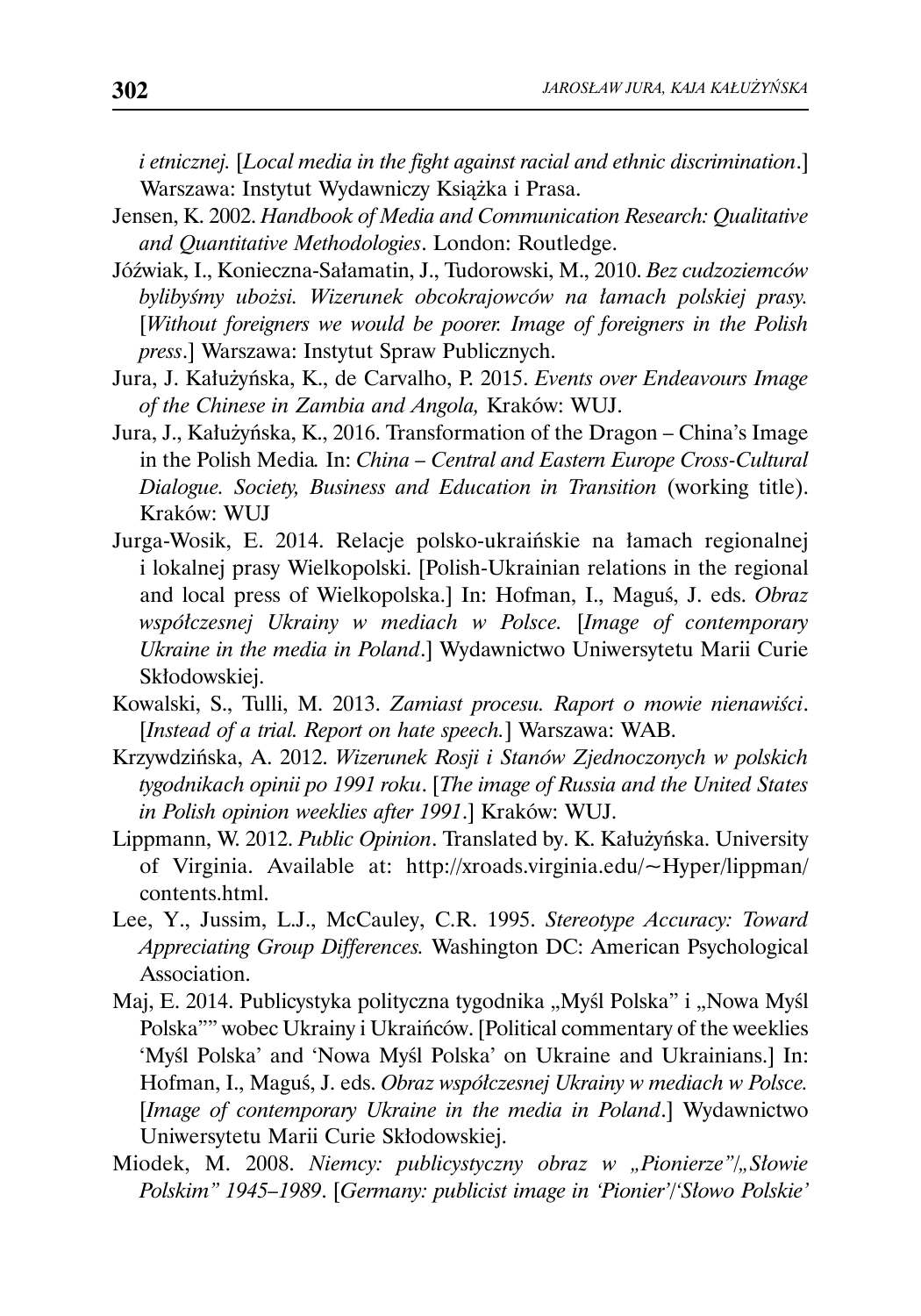*1945 – 1989*.] Wrocław: ATUT Oficyna Wydawnicza – Wrocławskie Wydawnictwo Oświatowe.

- Mrozowski, M. 2003. Obrazy cudzoziemców i imigrantów w Polsce. [Images of foreigners and immigrants in Poland.] In: Iglicka, K. ed. *Integracja czy dyskryminacja? Polskie wyzwania i dylematy u progu wielokulturowości.* [*Integration or discrimination? Polish challenges and dilemmas on the threshold of multiculturalism*.] Warszawa: Instytut Spraw Publicznych.
- Mrozowski, M. 2007. Media masowe w społeczeństwie demokratycznym – stosunek do obcych a wolności słowa. [Mass media in democratic society – attitude towards strangers and freedom of speech.] In: Zgliczyński, S. ed. *Media lokalne w przeciwdziałaniu dyskryminacji rasowej i etnicznej.* [*Local media in the fight against racial and ethnic discrimination*.] Warszawa: Instytut Wydawniczy Książka i Prasa.
- Nijakowski, L.M. 2007. Analiza dyskursu na temat mniejszości narodowych i etnicznych w polskich mediach. [Analysis of discourse on national and ethnic minorities in Polish media.] In: Zgliczyński, S. ed. *Media lokalne w przeciwdziałaniu dyskryminacji rasowej i etnicznej.* [*Local media in the fight against racial and ethnic discrimination*.] Warszawa: Instytut Wydawniczy Książka i Prasa.
- Pataj, M. 2014. Medialny obraz grupy Femen. Analiza tekstów z portalu TVN.24. [Media image of Femen band. Analysis of texts from TVN.24 portal.] In: Hofman, I., Maguś, J. eds. *Obraz współczesnej Ukrainy w mediach w Polsce.* [*Image of contemporary Ukraine in the media in Poland*.] Wydawnictwo Uniwersytetu Marii Curie Skłodowskiej.
- Posyłek, M. 2014. Od boksera do lidera, czyli medialny wizerunek Witalija Kliczki. [From a boxer to a leader, the media image of Vitaly Klitschko.] In: Hofman, I., Maguś, J. eds. *Obraz współczesnej Ukrainy w mediach w Polsce.*  [*Image of contemporary Ukraine in the media in Poland*.] Wydawnictwo Uniwersytetu Marii Curie Skłodowskiej.
- Preidel, J. 2010. Images of Commemoration: The Discussion on the Article 'The Dark Continent' in Polish and German Print Media. In: Rzym, A., Lutostańska, J. eds. *Cross-border interactions: Polish-German stereotype: media image and change*. Wrocław: ATUT Oficyna Wydawnicza – Wrocławskie Wydawnictwo Oświatowe.
- Rzym, A., Lutostańska, J. 2010. *Cross-border interactions: Polish-German stereotype: media image and change*. Wrocław: ATUT Oficyna Wydawnicza – Wrocławskie Wydawnictwo Oświatowe.
- Szegda, J. 2013. Obraz kultury "innych" w publikacjach dziennikarzy obywatelskich. Raport z badań. [Image of culture of 'strangers' in citizen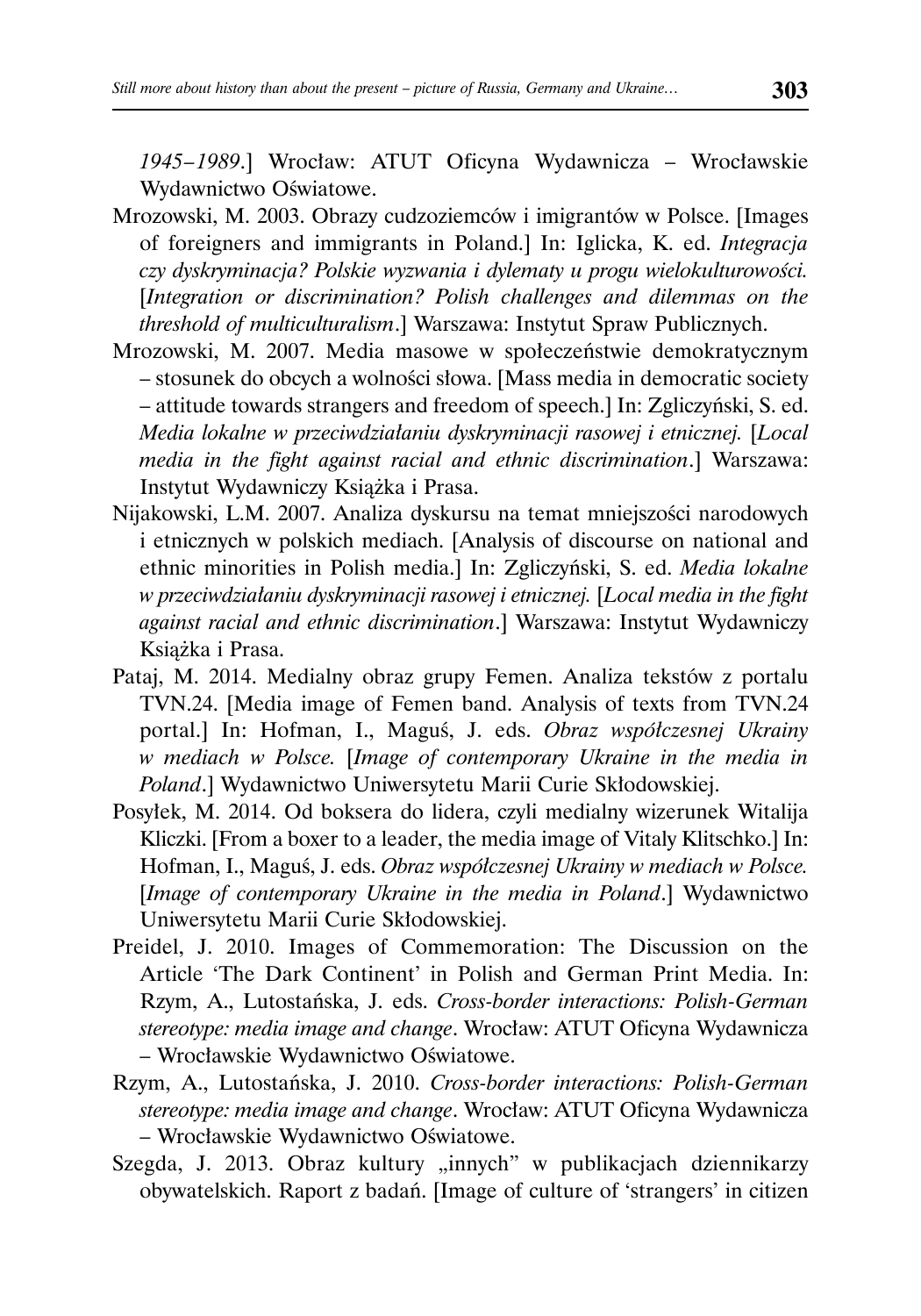journalists' publications. Research report.] In: Wciseł, W., Wyrostkiewicz, M. eds. *Integracja w globalnej wiosce. Media o cudzoziemcach w Polsce i Unii Europejskiej*. [*Integration in a global village. Media about foreigners in Poland and the European Union*.] Lublin: Stowarzyszenie Solidarności Globalnej.

- Szwed, A. 2014. Obraz Ukrainy i Ukraińców w periodyku "Opoka w Kraju". [Image of Ukraine and Ukrainians in the magazine 'Opoka w Kraju'.] In: Hofman, I., Maguś, J. eds. *Obraz współczesnej Ukrainy w mediach w Polsce.*  [*Image of contemporary Ukraine in the media in Poland*.] Wydawnictwo Uniwersytetu Marii Curie Skłodowskiej
- Średziński, P. 2011. *Afryka i jej mieszkańcy w polskich mediach. Raport z monitoringu polskich mediów*. [*Africa and its inhabitants in the Polish media. Report on monitoring of Polish media*.] Warszawa: Fundacja Afryka Inaczej.
- Zemanek, B. S. 2009. *Tajwańska tożsamość narodowa w publicystyce politycznej*. [*Taiwanese national identity in political journalism*.] Kraków: Księgarnia Akademicka.

STILL MORE ABOUT HISTORY THAN ABOUT THE PRESENT – PICTURE OF RUSSIA, GERMANY AND UKRAINE IN THE POLISH MEDIA IN THE SECOND HALF OF 2013

### Summary

The paper aims to present the image of Poland's neighbours, namely: Russia, Ukraine and Germany, presented in the Polish media between July and December 2013. To obtain a possibly complete final image, a database of textual news articles was created, and its content was gathered from many various on-line sources, chosen due to their popularity and wide spectrum of political views. The preliminary dataset consisted of 8096 articles. The analysis of the final dataset was conducted by applying a mixed-method methodology, employing CAQDAS (QDA Data Miner and Wordstat). The results of the analysis showed that all the Polish media were focused mainly on neighbouring countries and tended to depict them in rather dark colours; moreover, a surprisingly large share of statements mentioning Germany, Russia and Ukraine were focused on historical issues, mainly of the Second World War period. The results of the research lead to emergence of new research hypotheses: to what extent the image of foreign countries was a reflection of social moods in 2013 and an indicator of the upcoming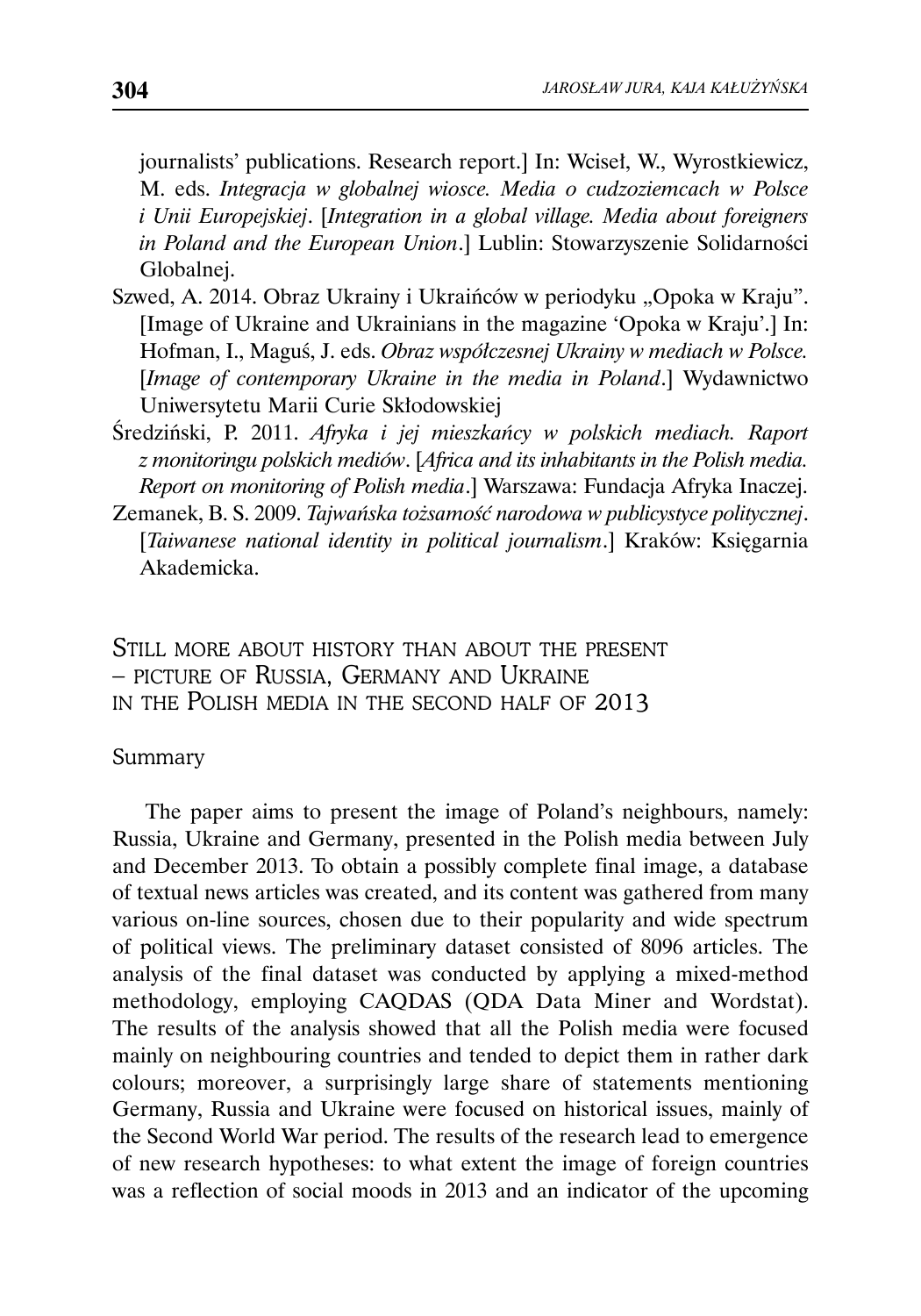parliamentary and presidential election results? Was it mainly a product of the publishers aiming to influence the readers' political choices? Regardless of which of the above hypotheses is true, it can be assumed that the media image could be applied in the prediction and analysis of international relations strategies employed in particular countries. Evidence for the reasonableness of this hypothesis is provided by the analysis of the current priorities of public diplomacy in Poland.

# WCIĄŻ WIĘCEJ O HISTORII NIŻ O TERAŹNIEJSZOŚCI – OBRAZ ROSJI, NIEMIEC I UKRAINY W POLSKICH MEDIACH W DRUGIEJ POŁOWIE 2013 ROKU

#### **Streszczenie**

Niniejsza praca ma na celu przedstawienie obrazu sąsiadów Polski – Rosji, Niemiec i Ukrainy, prezentowanego w polskich mediach w okresie od lipca do grudnia 2013. Analizie poddany został szereg artykułów (początkowo 8096), zebranych z różnych źródeł dostępnych on-line (z portali informacyjnych oraz stron internetowych popularnych dzienników i tygodników). Wyboru źródeł dokonano na podstawie ich popularności oraz w celu uzyskania możliwe szerokiego spektrum prezentowanych w nich poglądów politycznych. Analiza została przeprowadzona zarówno przy użyciu metod jakościowych i ilościowych z wykorzystaniem oprogramowania CAQDAS (QDA Data Miner oraz Wordstat). Wyniki badania pokazują, iż polskie media skoncentrowane są przede wszystkim na sąsiednich krajach, co więcej, przedstawiają je w raczej ciemnych barwach. Ponadto duża część artykułów, w których opisywane były Niemcy, Rosja i Ukraina, zawierało nawiązania historyczne, przede wszystkim dotyczące okresu II Wojny Światowej. Powyższe spostrzeżenia nasuwają kolejne pytania badawcze. Po pierwsze, na ile obraz innych krajów w mediach w 2013 roku mógł oddawać nastroje społeczne i być wskaźnikiem mogącym pozwalać na przewidywanie wyników wyborów. Albo też, na ile mógł być kreowany przez wydawców, dążących do uzyskania wpływu na odbiorców i ich wybory polityczne. Niezależnie od tego, która z powyższych hipotez jest prawdziwa, można domniemywać, iż obraz w mediach może służyć predykcji decyzji politycznych i nakreślaniu ram polityki międzynarodowej i dyplomacji publicznej. Dowodów na sensowność tej hipotezy dostarcza choćby analiza obecnych priorytetów dyplomacji publicznej w Polsce.